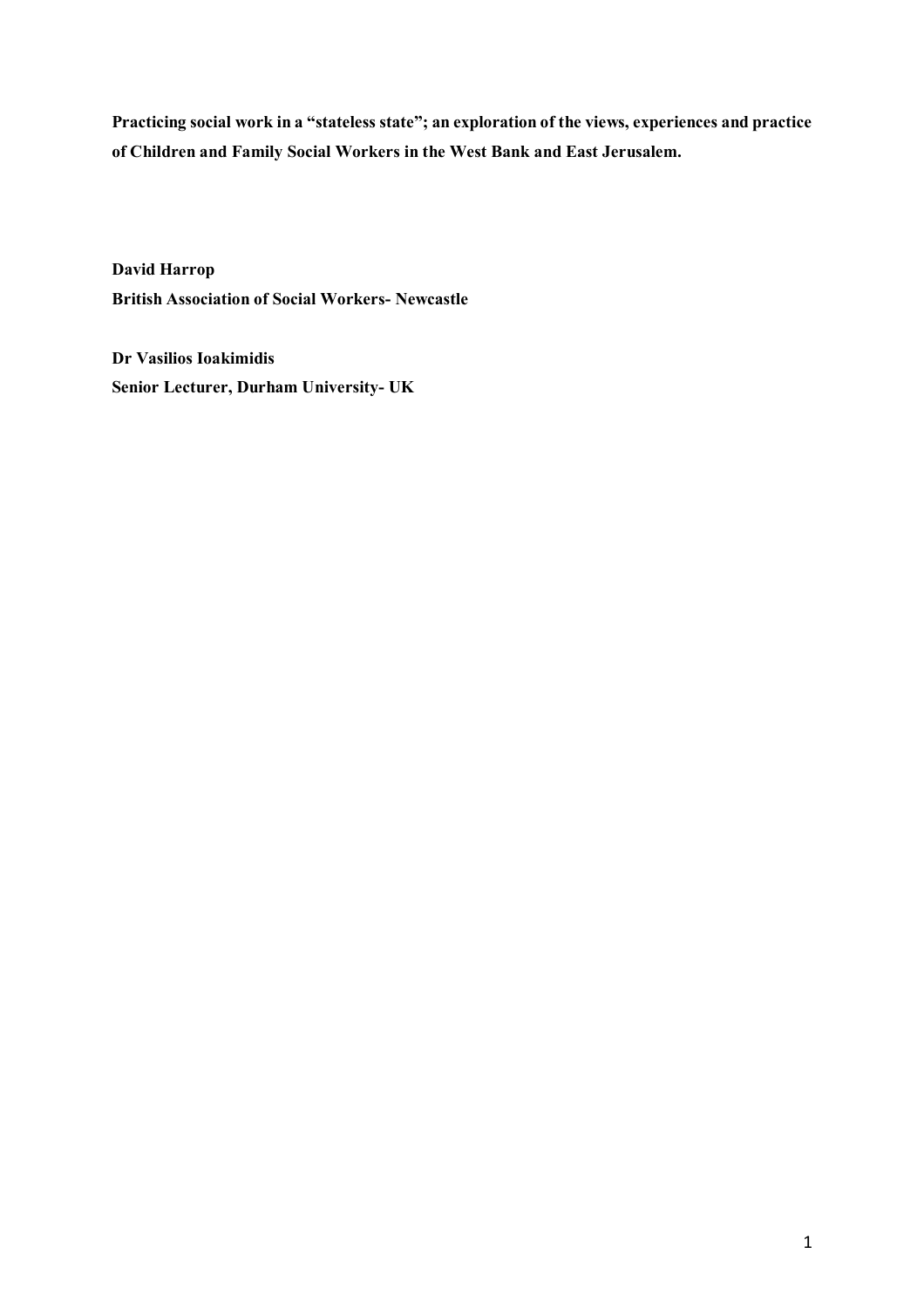#### Introduction

This has been a difficult article to complete. Not only because the question of Palestine tends to be contentious and notably under-researched in social work literature, but also due to the timing of our research, the final part of which coincided with the 2014 war on Gaza. In over sixty-five years of conflict that followed the creation of Israel in 1948, and the subsequent occupation of Palestinian land, the official international and national organisations representing the social work profession have remained in a permanent state of avoidance. However, the ferocity and disproportionality of the war on Gaza in 2014 resulted in a major and unprecedented shift in the attitude of these organisations.

The first organization to react was the International Association of Schools of Social Work, which adopted an assertive and strongly worded statement condemning "Israel's significant attack on the Palestinians of the Gaza strip)".

*As a Congress of social workers we cannot stay silent. We demand an immediate cessation to the Israeli assault. We recognise that any solution to the crisis must include the right of Palestinian refugees to return home.* (IASSW, 2014)

The assassination of Abu Maria Hashem, Palestinian social worker and board member in the Palestinian Union of Social Workers and Psychologists, was another key reason behind the mobilization of international organizations. IFSW swiftly circulated a statement condemning the assassination of a social worker by the Israeli Army and subsequently the organization took a clear stance on the Palestinian issue asking for self-determination of all people and specifically recognizing that liberation of the occupied Palestinian territories as a key precondition for achieving peace in the Middle East (Truell, 2014; IFSW, 2014). Within a week, regional and national associations from all parts of the world published their views on the issue producing an astonishing number of thirteen communiqués<sup>1</sup>. To put this into perspective one has to remember that within the 50 days, during the 2014 war on Gaza, the international social work community published more official statements than within 65 years of conflict which preceded the latest war.

## A note on methodology

 $\overline{a}$ 

<sup>&</sup>lt;sup>1</sup> See a list of these communiqués in the IFSW blogsite, under the tag "self determination" <http://ifsw.org/tag/social-work-for-peace-and-self-determination>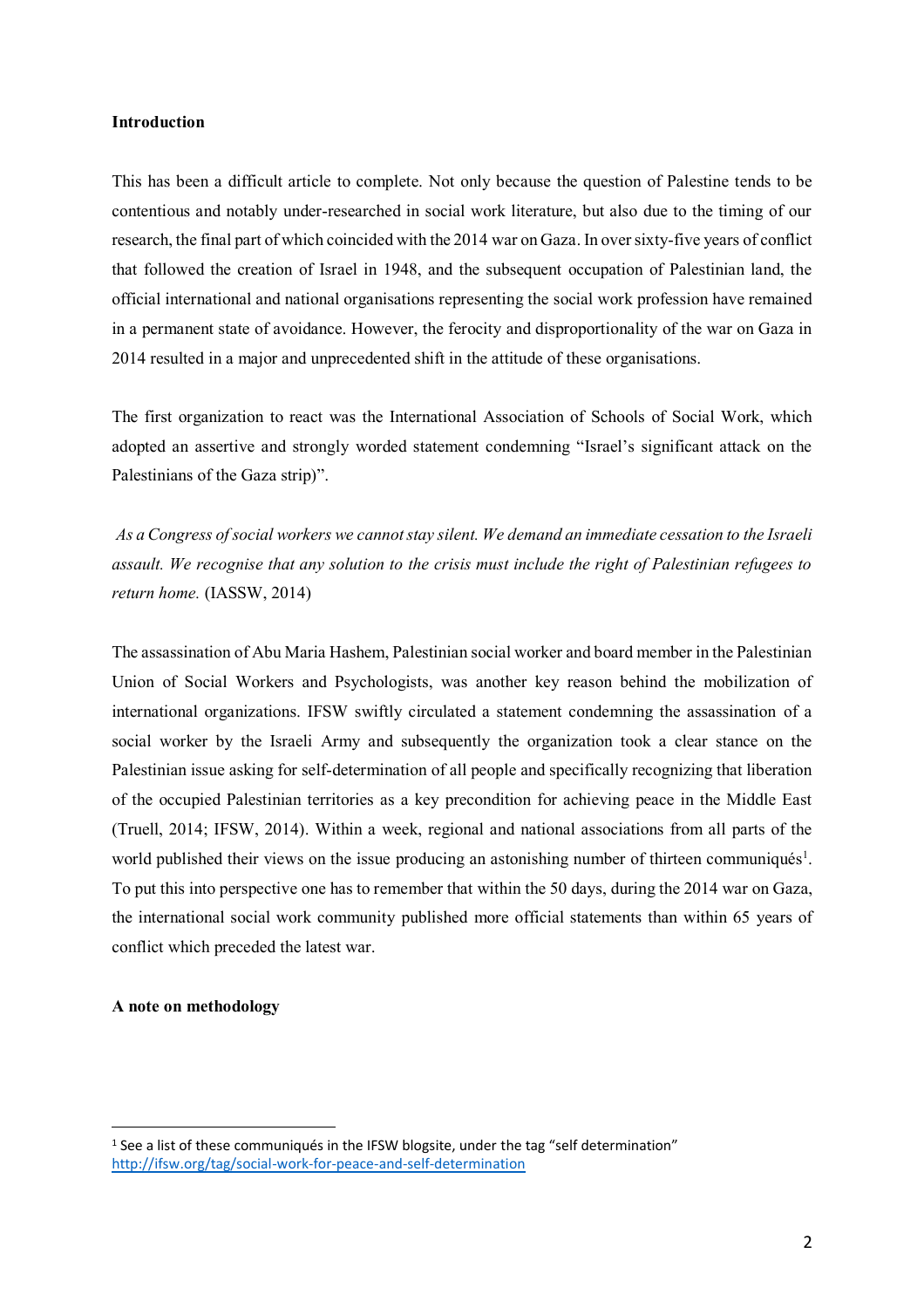This article attempts to provide an initial exploration of the views, dilemmas and every day professional lives of children and family social workers in the West Bank and East Jerusalem. In doing so we developed a three-stage methodological approach: a) observation and workplace visits, b) interviews with key informants and c) in depth interviews with social workers.

Over the last six years, we visited the West Bank six times. Initially our research included field visits in social services in the cities of Ramallah, Tulkarem, Bethlehem, Hebron and East Jerusalem. During this stage we had the opportunity to visit social workers in their work places and discuss with them about the nature of their work while observing the working conditions, both in their workplaces and on the field. Each visit lasted approximately ten days. This *initial stage* helped us familiarize ourselves with the field and develop our initial views into more solid hypotheses, explored further in the subsequent two stages.

Once we were confident that we were able to appreciate the main characteristics of the complex and dynamic social work context in the West Bank, we moved onto the *second stage* of our research which focused on interviewing key informants, leaders of the social work profession and policy makers. The research purpose of this stage was to explore the 'official' social work narratives as presented by office holders. This included the president and branch members of PUSWP (Palestinian Union of Social Workers and Psychologists), the Mayor of Tulkarem, the Secretary of the Palestinian Federation of Trade Unions, the Minister of Social Justice, the Director of Defense of Children International and directors from UN supported schools. Key informants provided us with important information on the nature and challenges of 'policy making' in the West Bank and helped us navigate through the –rather fragmented- network of available social services in their constituency.

In the *third and final stage* of our data collection process we attempted to re-evaluate, clarify and enrich the narratives and hypotheses that had emerged earlier. This included interviews with twelve (one-toone) children and family social workers, forming what we experienced as the most substantial and vivid stage of our research. We used convenience sampling techniques based on accessibility, utilizing networks we had developed in the previous two stages as a base-line and moving onto "snow-balling" in order to enhance recruitment. The demographic breakdown of our interviewees in the third and final stage of research included five men and seven women all of whom had graduated from social work programmes offered by Palestinian Universities.

We initiated these interviews with open questions *(what does a day at work involve for a Palestinian social worker? What have you done today? Can you tell us about a case that you are particularly concerned about?).* Through semi structured interviews we introduced the main themes that had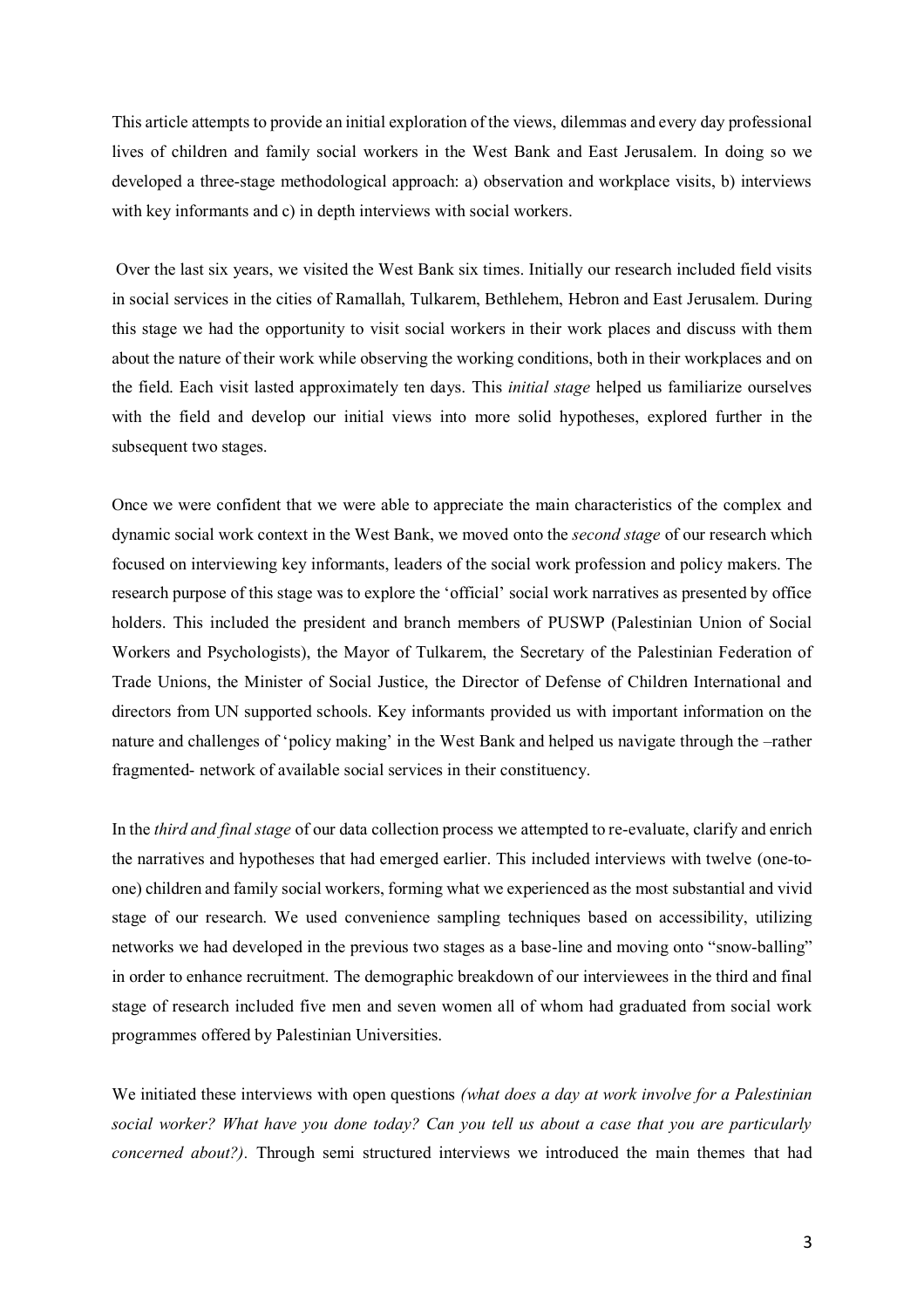emerged as crucial in the previous two stages. Most interviews were conducted in Arabic, using skilled interpreters. Four participants preferred to communicate in English.

Adopting an interpretivist approach means that this research is not necessarily generalizable as it neither covers all different aspects of frontline experience in the Palestinian social services nor it identifies possible differences between the regions of West Bank and East Jerusalem (Shaw and Holland, 2014). However, the wealth of information generated through the interviews and the devel<sup>2</sup>opment of a three stage research approach which included field visits- limited observation, discussions with key informants and finally in-depth interviews with practitioners make us feel confident that the research findings offer a valuable, valid and reliable view of the unique and extraordinary nature of social work in Palestinian West Bank and Jerusalem.

The data collected, were analysed by the principal researchers and authors of this paper, using narrative analysis techniques which considered the interviewees' own "life experiences and interconnected worklife incidents/ episodes" (Bryman, 2012). While evaluating the data, two main narrative strands emerged; Firstly, the day-to-day practice based issues, which describe not only the hardships for social workers with relatively few resources, but also the advantages of being able to practice with more intimacy and immediacy than many European colleagues. Secondly, the significance of broader political and structural aspects of social work emerged as a central theme, which was highlighted by all interviewees. This resonates with epistemological debates about defining social work theory and practice (Ioakimidis, 2013). As it was not the intention of the authors to undertake a politically driven piece of research we tried to let the data set "speak for itself".

# Professional social work in the context of a "stateless" state

 $\overline{a}$ 

There is a lengthy history of social work activity in Palestine although largely undocumented (Lyndsay et al, 2007). Despite such history, social work first emerged as a recognized profession in early seventies (*ibid*). Five Palestinian universities have been offering the BSW since then, and several social services providers (GOs & NGOs) were established providing services through social work graduates. (Abu-Ras, W NS Faraj, Z, 2013). The Palestinian Union of Social Workers and Psychologists (PUSWP) was established in 1997 and evolved as a representative body for all Palestinian social workers and psychologists through 13 branches in the West Bank and East Jerusalem, but not in Gaza Strip (PUSWP Strategic Plan, 2004-2009).

<sup>&</sup>lt;sup>2</sup> Unlike the West Bank, East Jerusalem has been formally annexed to Israel, and its residents have a different status and different opportunities than those in the West Bank.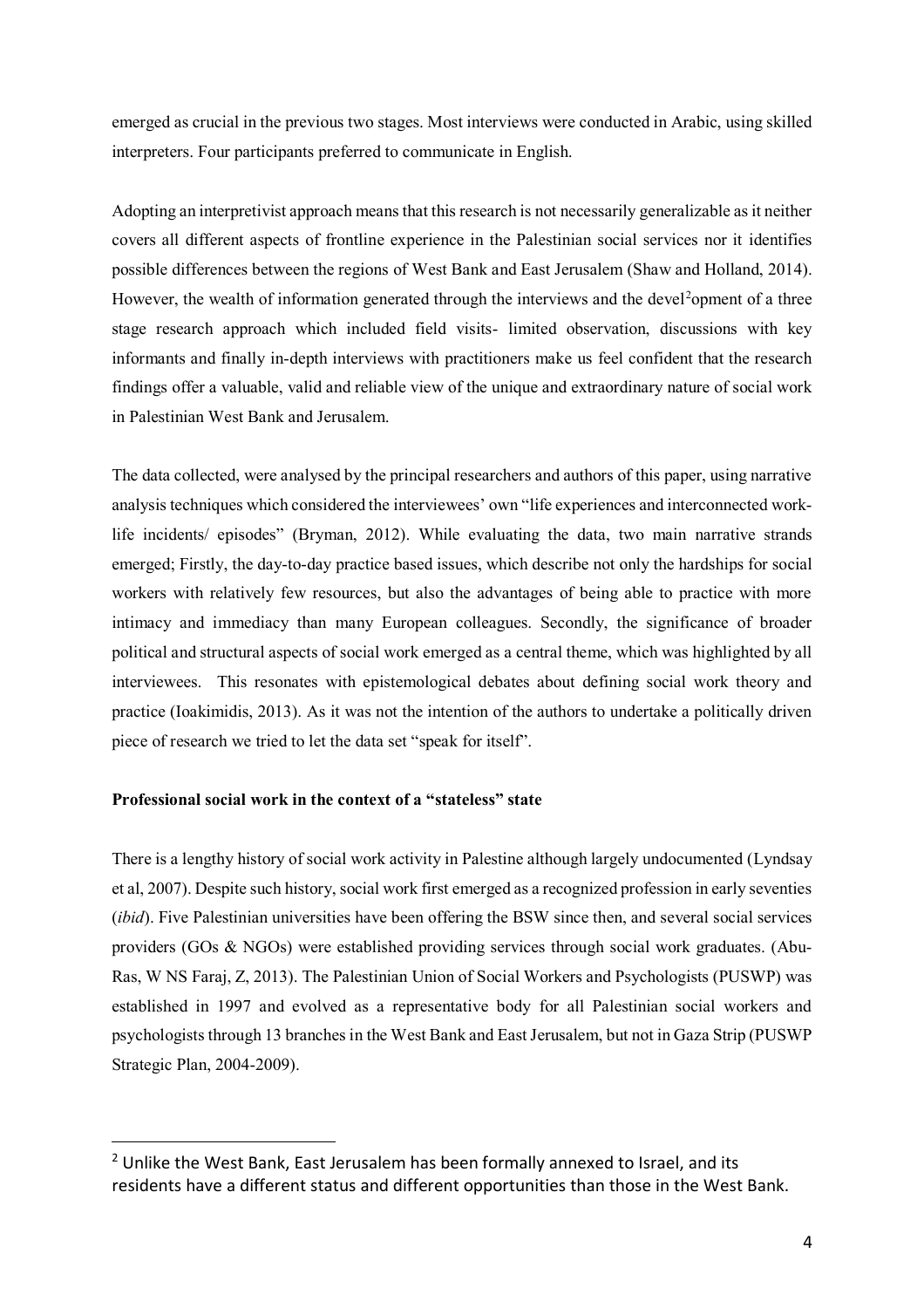Most of the social workers we interviewed (and this is a reflection of the wider demographics of the profession) were employed primarily by charity organisations. Others worked for UN funded projects while a large minority practiced social work without being 'formally employed'. Interestingly enough, the last category did not consider themselves as volunteers but insisted that what they practiced was professional social work, albeit in very irregular context. This irregularity in terms of working conditions, and the operation of social and other state services, forms a crucial aspect of social work in Palestine as it directly reflects the unique and hugely contradictory institution that is the Palestinian National Authority (PA).

The PA resembles an embryonic form of a state apparatus, which is so acutely confined by the realities of occupation that is condemned to a perpetual and often meaningless "Sisyphus like" commotion. The quasi-state market and economy that has emerged in the West Bank is absolutely reliant to the controls and policy changes of the Israeli State. The Palestinian National Authority was created as an interim self- governing body, linked to the provisions of the 1993 Oslo Accords. Turner, (2009) explains that the Oslo oversights combined with Israeli military operations and internal divisions among Palestinians has paved the way for the transformation of the PA from a quasi state to a failed state. In 2012 PA changed its official name to Palestinian State following a rather symbolic yet politically decisive UN decision to grant the Palestinians a non-member observer state status, thus formally recognizing Palestine as the world's only "stateless state".

Within this context, the Palestinian Authority has not been able to develop extensive and structured social services . As a result family and community solidarity continues to be the main source of social care in the region.

## S.A from Hebron mentioned that

"*The P.A. pays our wages (school counselor Hebron) but the Israeli's use collective punishment by stopping the revenues from our taxes mean that sometimes we don't get paid for many months. I'm lucky my brother has a farm outside Hebron and he helps me out. I don't have any children so I can get by. The P.A. can usually let us have about \$100 a month in relief but my normal wage is about \$400. I know people who have had to give up work because of this".* 

He went into explain how the scarcity of jobs has allowed space for petit-corruption.

*" There is no chance of getting any paid work in Social work in Palestine unless you know a VIP (member of a political party) Can you help me to meet a VIP?"*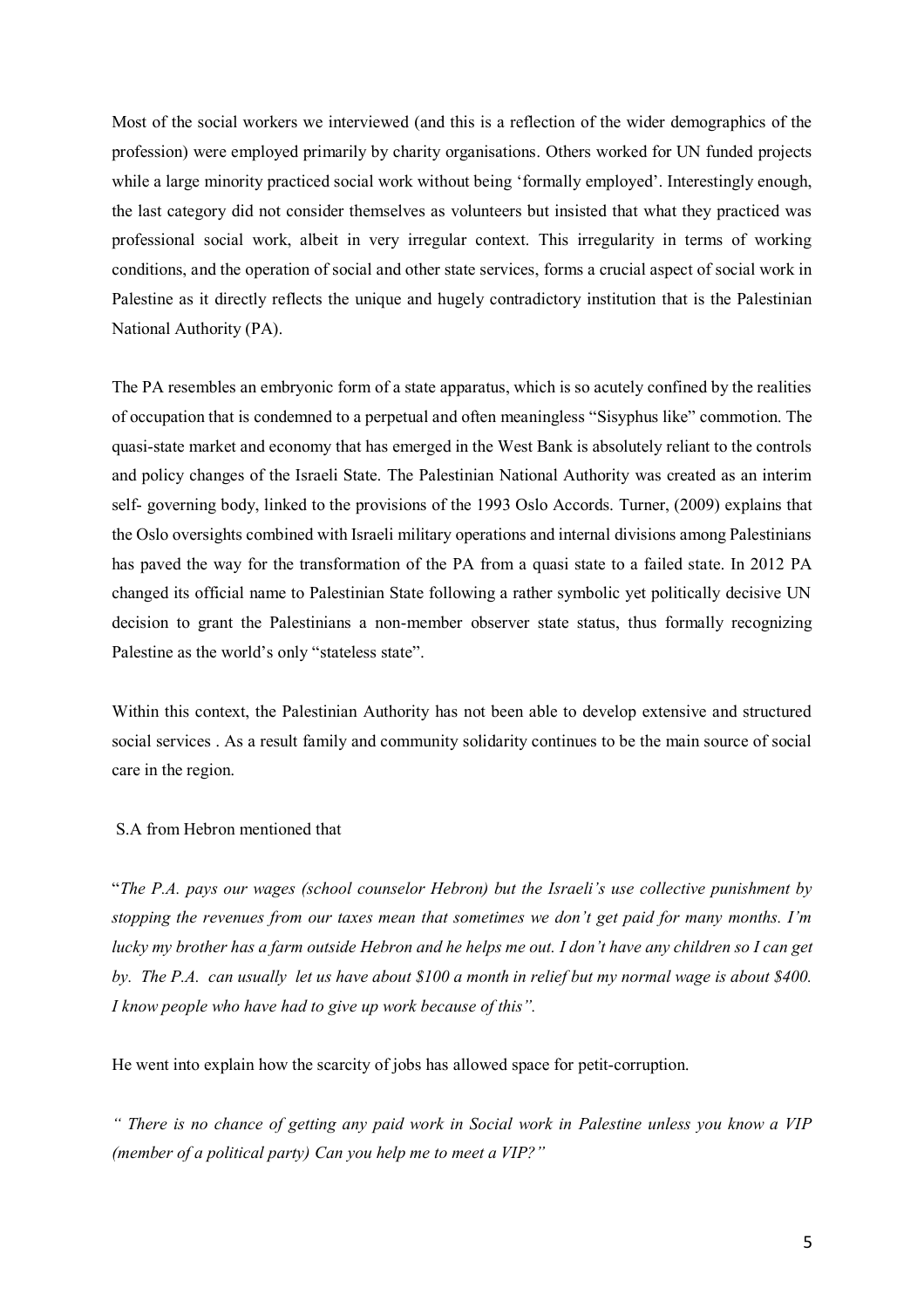#### D referred to the same issue when she told us that

*" We don't try and find any funding for the project any more, we just do what we can. We would like to build a guest room so that we can charge people for staying to make some money. I work as a security guard for the UN to feed my family"*

From our interviews it became clear that the best working conditions are experienced by those employed by the United Nations or other major international NGO's. Such reliance on externally funded projects has caused a fragmentation in available social services and has deprived Palestine of a more unified, structured and coherent strategy in welfare provision. Inevitably, the lack of scope in the field of social services, affects the development, training and support of social work practitioners. M from East Jerusalem told us that

*"There are too many families and children for us to be able to work with. We have too little space. We mostly play in the covered school-yard because it is safe. We can't use it at night because the school van needs to be locked in, or the settlers will come and wreck it".*

The complexity of practicing social work under extreme circumstances in Palestine does require an enormous amount of commitment, dedication and energy. Being part of the community they work with and facing very similar challenges and hardships as their service users means that for social workers in Palestine the emotional and psychological involvement in their work often comes with a heavy toll. Many of them talked to us about the emotional fatigue they have experienced while others focused on what they described as "secondary trauma", the process of re-experiencing in their work shocking conditions similar to incidents that had caused severe stress (traumatized) and affected them personally.

### H from Hebron explained that

*" I sometimes go to the Union office in Hebron to discuss a case if I feel really stuck. Otherwise, there's nobody else I can talk to"* 

#### While M from East Jerusalem suggested that

*" There are no surprises for me . I grew up in this community. I have no formal support, but I have friends who I qualified with. We use Facebook to get advice from each other. If you have good friends in Social work in Jerusalem, then you can be a good social worker. If you don't then you can't be a good social worker"*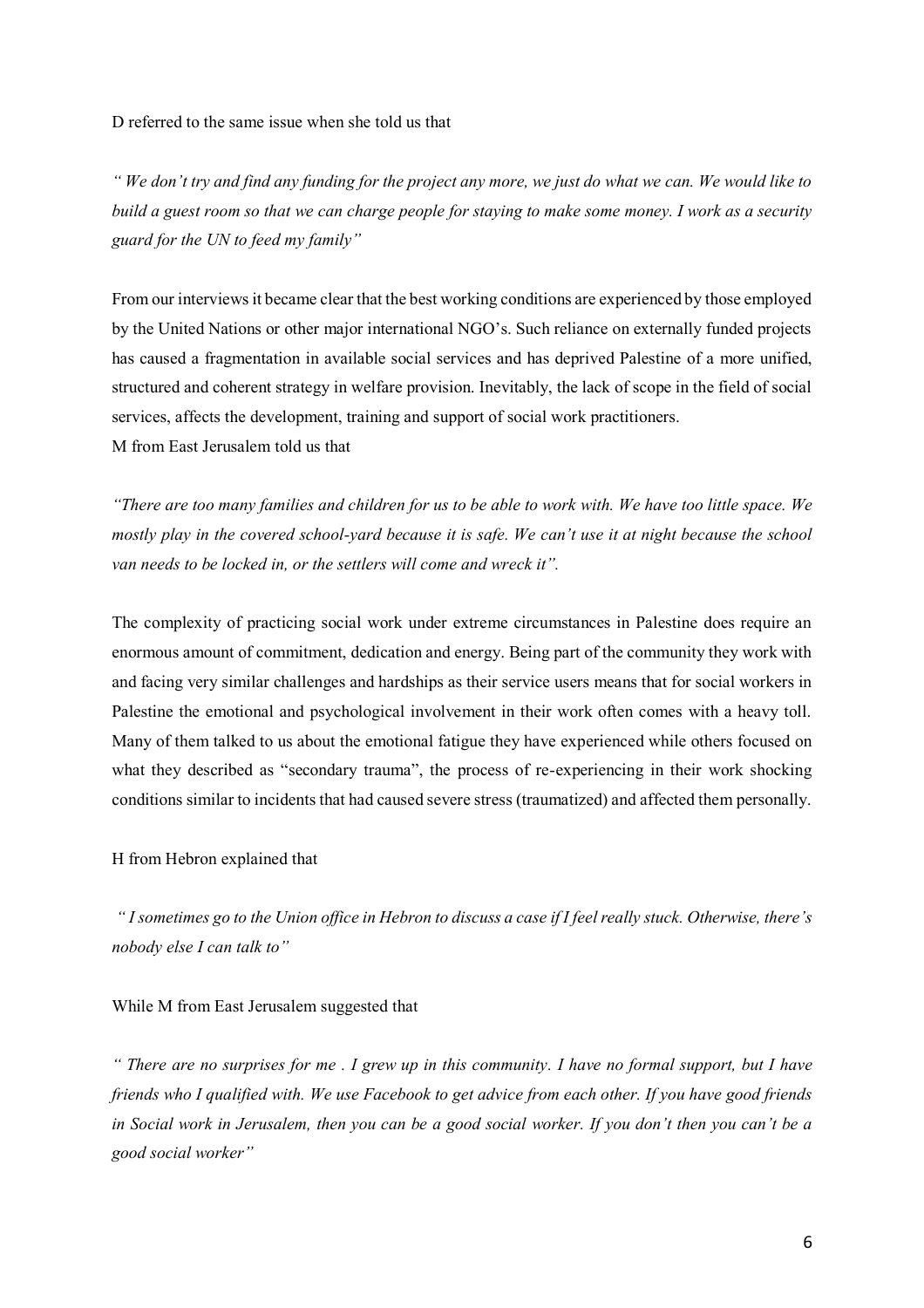Therefore, it should not come as a surprise that the question of supervision and peer support emerged as crucial in our discussions with professional social workers. More accurately, it was the lack of opportunities for supervision that most social workers would primarily highlight.

I., who lived and worked in the same city as the previous interviewee mentioned that

*"We don't get any supervision The Union won't give us any supervision. Therefore we have to make use of other opportunities such as social media and peer support"*

Although, the collectivist and community based character of social work in Palestine has enabled practitioners to re-discover the importance of collective peer-support, it seems that the barriers they face in terms of further professional development and formal opportunities for continuing education are much more difficult to overcome. Limitations in continuing professional development training opportunities have been also documented by Ramon et al (2006). Nevertheless, we are in no doubt that social workers in Palestine have been able to develop, by experience, an extensive and unique knowledge-base. It seemed to us that their expertise in working with communities affected by conflict, traumatized children and the question of re-integration of long term political prisoners, could match the knowledge generated by the best research centers globally. However, the practitioners we talked with strived for opportunities to reflect on their own practice, share their views/ experiences, expand their knowledge-base and ultimately feel valued as "reflective practitioners"

In line with this principle, all interviewees argued that in order to ensure that social work training remains relevant it is important that theory and practice is rooted in the history and extraordinary political context of Palestine. They believe that Palestinians' specific needs cannot be identified and properly understood without a historical appreciation. An example of rare synthesis between international support and appreciation of grassroots knowledge is the project initiated in 2012 and funded by the Norwegian Federation of Social Workers and Social Educators aiming recording aspects of the profession's history (cited in Abu-Ras and Faraz).

# Practicing social work with children and families in Palestine

Children and young people have been systematically and disproportionately affected by the occupation. Jones and Lavalette (2011; 30) in their comprehensive research on the experiences of young people in the West Bank vividly explain how the Israeli Defence Forces (IDF) systematically and methodically target young people*.*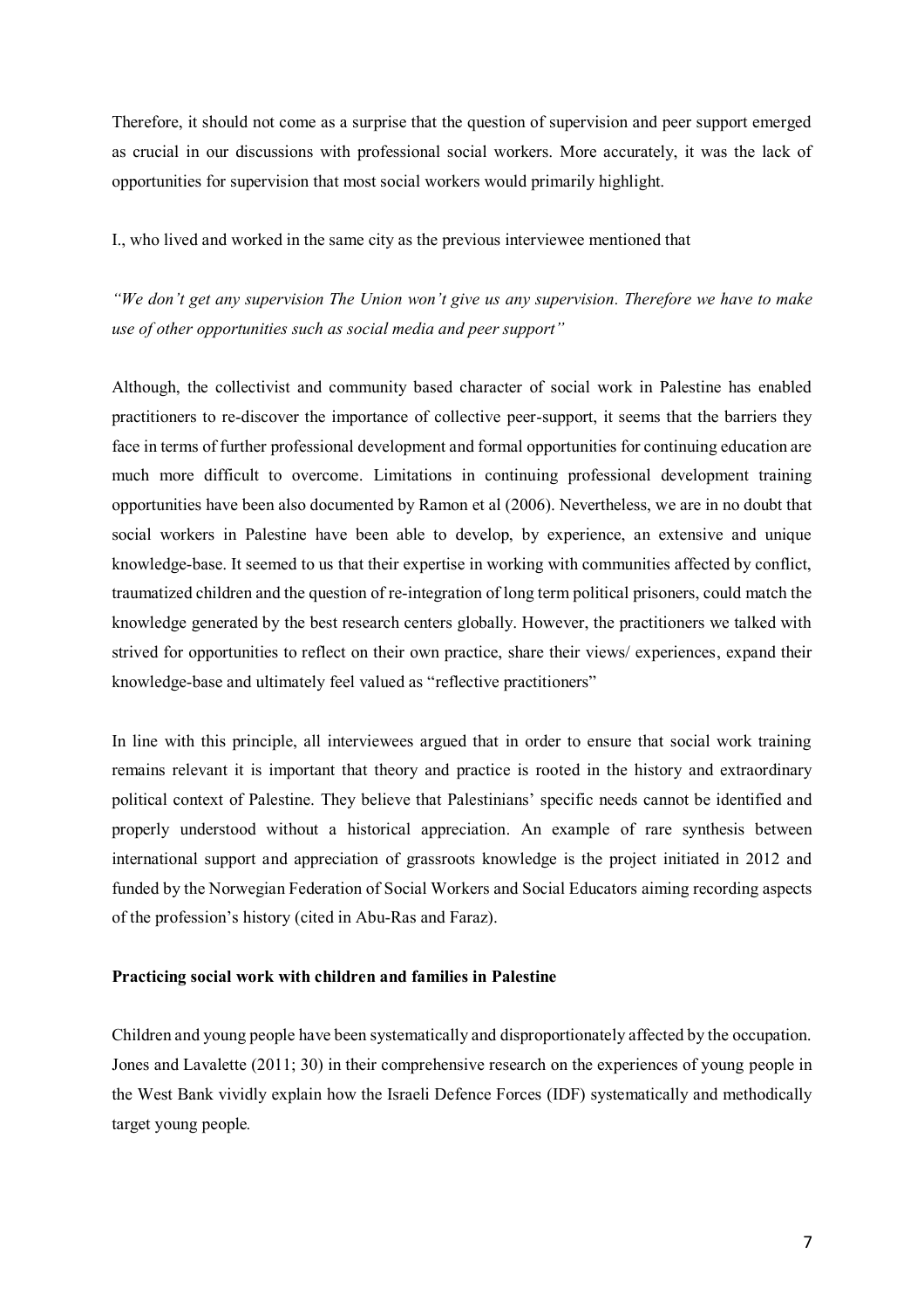*It was often more in anger than sadness that young people talked of how the occupation stole their childhood. They may have idealized what they were missing but they knew that many of their peers elsewhere had some fundamental freedoms, which were completely denied to them.*

The interviews we had with Palestinian social work practitioners working with children and families were rich in content and exposed several inter-related themes. In our data analysis we identified four key themes that were raised in all discussions and were highlighted by the interviewees as the most crucial and defining aspects of their every-day practice: a) check point intimidation/ Incursions, b) dealing with the Separation Wall and c) trauma manifestations.

### *a) Checkpoint intimidation and Incursions*

The "missing childhood" described in Jones and Lavalette's research has also been very well documented in other studies (Rabia et al, 2014). Most notably, the International NGO' Defence for Children-International (DCI) painstakingly monitored the extent and perpetuity of Palestinian children's rights violations. These include, *inter alia*, assassinations, torture, trials in military courts, military detention, solitary confinement, limited access to legal advisors and collective punishment (DCI, 2014).

D., one of the social workers we interviewed referred to the "missing childhood" concept explaining that many children tend to suppress behavioral characteristics attributed to children. She suggested that much of this behavior occurs in children who have directly experienced violence or witnessed the impacts of violence and intimidation in their families. She recalled the following story

*" We have a big problem with boys wanting to play violent games with guns and to throw stones at each other. At Eid we try to get the children to play non-violent games, and we used balloons and prachute games. One boy refused to join in because he said he was too old for such games. I said… What do you mean... you're too old ... You're five!!"*

In 2014, the average number of children held in Israeli military detention stood at [197 per month,](http://www.dci-palestine.org/content/child-detainees) while at least 11 Palestinian children in the West Bank, including East Jerusalem, lost their lives in the same year, after being shot with live ammunition by Israeli soldiers (*ibid*). It is important to mention that the majority of these detentions, routinely happen in a fashion designed to intimidate whole families and communities (night time incursions, house demolitions etc) (DCI, 2014).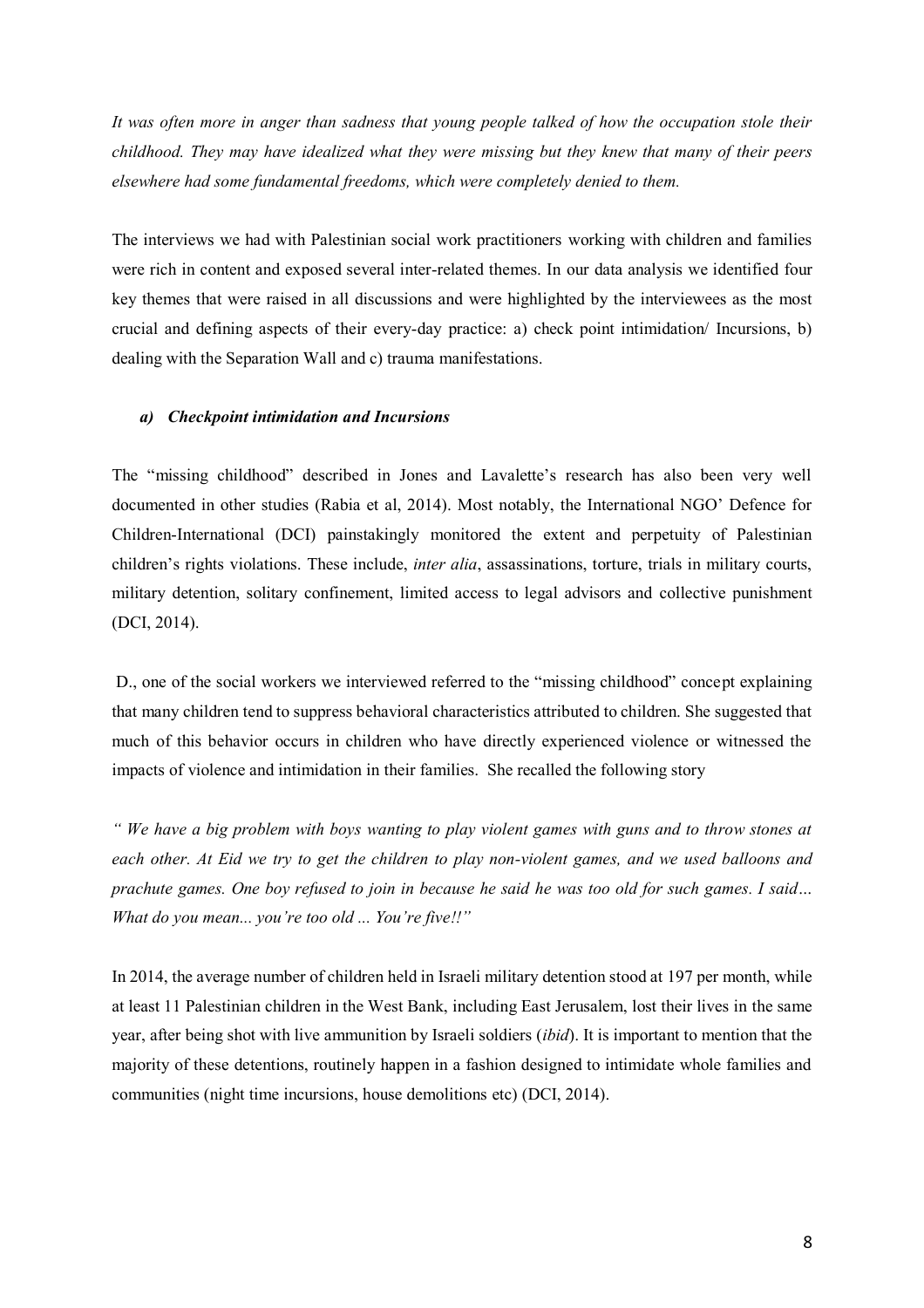All of the social workers we interviewed had experiences of being subjected to the intrusion of checkpoints, and night-time military operations. Many lived and worked in the refugee camps. It was clear that despite their often remarkable fortitude, these issues were stressful for them and their families as well. Many were tearful as they talked about their experiences, and nearly all of them talked about their sense of vulnerability and need for support. Several conceded to needing maintenance levels of medication to be able to cope. As well as each seeking to practice as a social worker to the best of their abilities, were also trying to make sense of their and their community's experience of occupation and oppression.

We didn't meet any overtly designated child protection or safeguarding teams, but much of what was encountered was family support work. However, there was a major safeguarding awareness, albeit no safeguarding systems to refer to. Whilst there were no such systems to address the issues of safeguarding *per-se,* we encountered a highly developed professional awareness of risks to children. Within families, risks were seen to stem from the manifestation of the poor mental or physical health of the parents, poverty, poor housing, and overcrowding. The prevailing safeguarding issue of course is related to checkpoint intimidation and routine harassment of children.

Everyone in Palestine is aware of the role of the Israeli Defence Force (IDF), and fear their presence and actions. We spoke to social workers in the Refugee camps who described the way in which soldiers would come into the camps and kick down doors and blow holes in walls to conduct night time searches under the name of security. Children are subjected to fear and trauma through this as they experience their families or communities being unable to protect them.

A.B a School Social Worker from Hebron described how the constant presence of IDF constantly affected the work of practitioners:

*We take the children through the checkpoints, the soldiers laugh but we don't know why as they speak in Hebrew (…) Sometimes they tell us that they will close the checkpoints and its not even a Jewish holiday so we have to send the children home.*

A.B's comment also illuminates the harsh reality of restricted movement and transportation in the West Bank. Although, it is often commonly thought that the West Bank, as an entire region, is under the control of the Palestinian Authority, who in the prospect of a solution will be able to establish a state on this territory, the reality is very different. The uninterrupted development of settlements across the West Bank means that Palestinian citizens have a limited access to urban and rural areas of the West Bank (UN OcCHA, 2012). The segregated road system which divides the road network in three different Zones regulating the access of Palestinians, is a representative example. These Zones are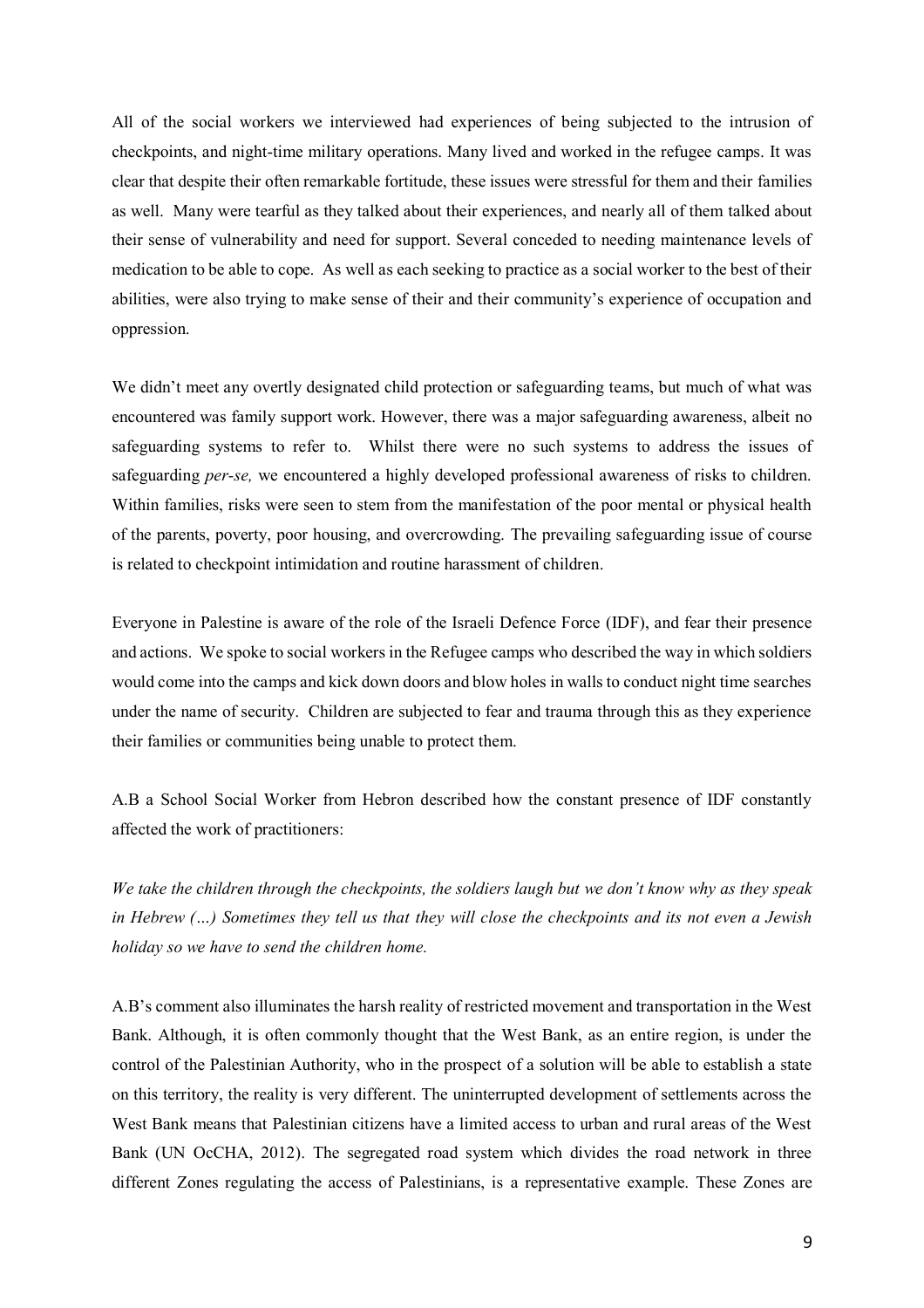controlled by fixed and mobile military checkpoints, which very often extend into Palestinian urban zones. The intimidation of soldiers and their frequently abusive and disruptive behavior towards Palestinian children was highlighted by all social workers we interviewed.

A.B while reflecting on her experience of crossing these checkpoints with children in her care, recalled several cases of humiliating and dehumanizing behavior:

*Sometimes the soldiers drop their trousers to the ground when they see women coming to the checkpoint. They do not care if there are children around.*

Also, in the same interview there was a clear reference to social workers' perceptions of risk and attempts to work closely with families in order to protect children while crossing the checkpoints:

*We have to take the children through the checkpoint, the soldiers throw out their books and things from their bags. (…) The soldiers picked on one boy who was 6 years old and made him take his clothes off . We were concerned that he was being sexually abused by one of the soldiers . They took him off and gave him sweets and video games. We had to work with his family to ensure that he was escorted by adults through the checkpoint.*

#### *b) Dealing with the Separation Wall.*

Similar stories were shared by social workers from other parts of the West Bank. Practitioners from Tulkarem placed particular emphasis on the grim impact of the separation wall has on the mental health of local children and their families. In the following quote, A. refers to family fragmentation, anger and frustration among young people which leads to risks and vulnerability.

*"I am worried about two brothers who come to our centre every day. They are about 14 and 15 years old. They live with their aunt and uncle and their cousins. Their mother has left the boys with her husband's sister. I don't know where their Dad is. No-one really cares about them. They are always fighting with the other children. I am frightened that they will get into trouble with the soldiers. Nobody will care about them. It is hard to get other people to see that they will come to harm. The Centre wants to ban them, but I am worried that if we throw them out they will get into serious trouble.*

Tulkarem is a medium sized Palestinian city in the North East of West Bank, which was captured by the IDF in the 1967 war. Inside the city's urban zone lies a densely populated refugee camp, which was established by the United Nations in 1950. Nowadays a third generation of young refugees who and grow up in the camp face difficulties associated to the displacement, not dissimilar to those of their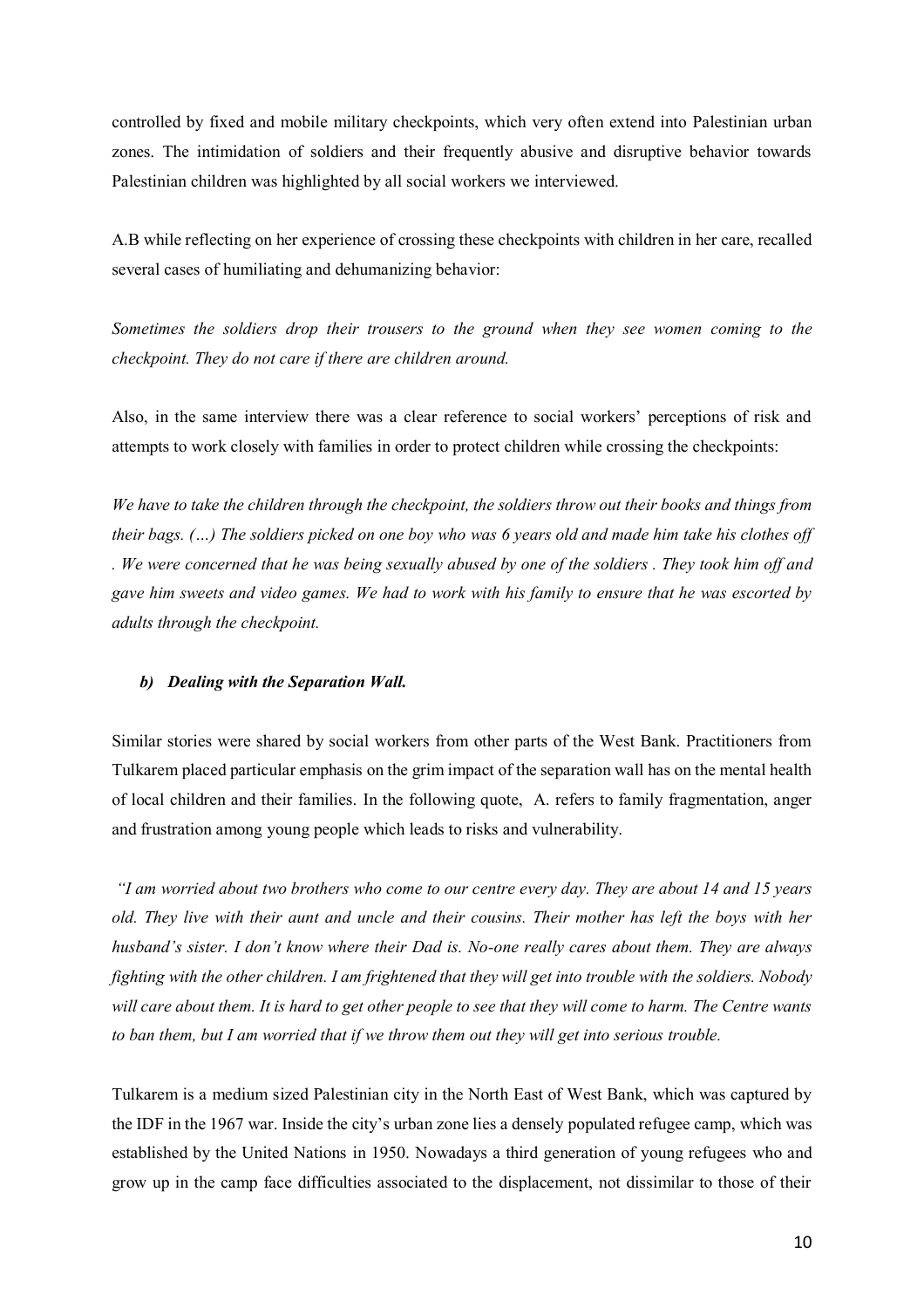parents and grandparents in the past decades. According to the UN these problems include suffocating living conditions, high unemployment, overcrowded schools and a constant threat of army incursions (UNHCR, [http://www.unrwa.org/where-we-work/west-bank/camp-profiles?field=12\)](http://www.unrwa.org/where-we-work/west-bank/camp-profiles?field=12).

However, the social workers we interviewed also highlighted another crucial aspect of every-day life in the city, which hinders the wellbeing of children and young people. In 2002 Israel commenced the process of building of a large separation wall, physically isolating Palestinian communities and enclaves. Approximately 85% of the 810km barrier has been primarily built on Palestinian land, claiming the farms and livelihood of thousands of Palestinians (B'Tselem. 2011).

Although, occupation authorities claim that since the creation of the separation wall, suicide attacks have been reduced noticeably, the United Nations has carefully documented the grim humanitarian consequences for Palestinian communities. In July 2014 the Secretary-General of the United Nations openly condemned the construction of the Separation Wall (OCHAOPT, 2014). His argumentation was underpinned by the then recent publication of a UN report presenting the impact of the wall on the lives of Palestinians. According to the report, the Wall affects the communities not only financially (through low productivity and loss of farmland) but also psychologically (isolation, sense of hopelessness, disrupted transportation (*ibid*).

The aforementioned report placed a particular emphasis on the impact of the wall on children's well being, explaining that for children and families who find themselves isolated by the barrier very small daily activities (such as inviting friends to a birthday party) require permission from the occupation forces.

Ziad, pupil from Nazlat Issa in Tulkarm, whose house lies between the Barrier and the Green Line explained that:

*My main wish is to be like any other child in the world and that my friends can come freely to visit me at home (OCHAOPT, 2014).*

Inevitably, for Palestinian social workers the separation wall stands in Tulkarem not only as a grim reminder of the conflict but also as yet another critical dimension of their daily struggle to 'safeguard' the physical and mental wellbeing of children.

## *c) Trauma manifestations*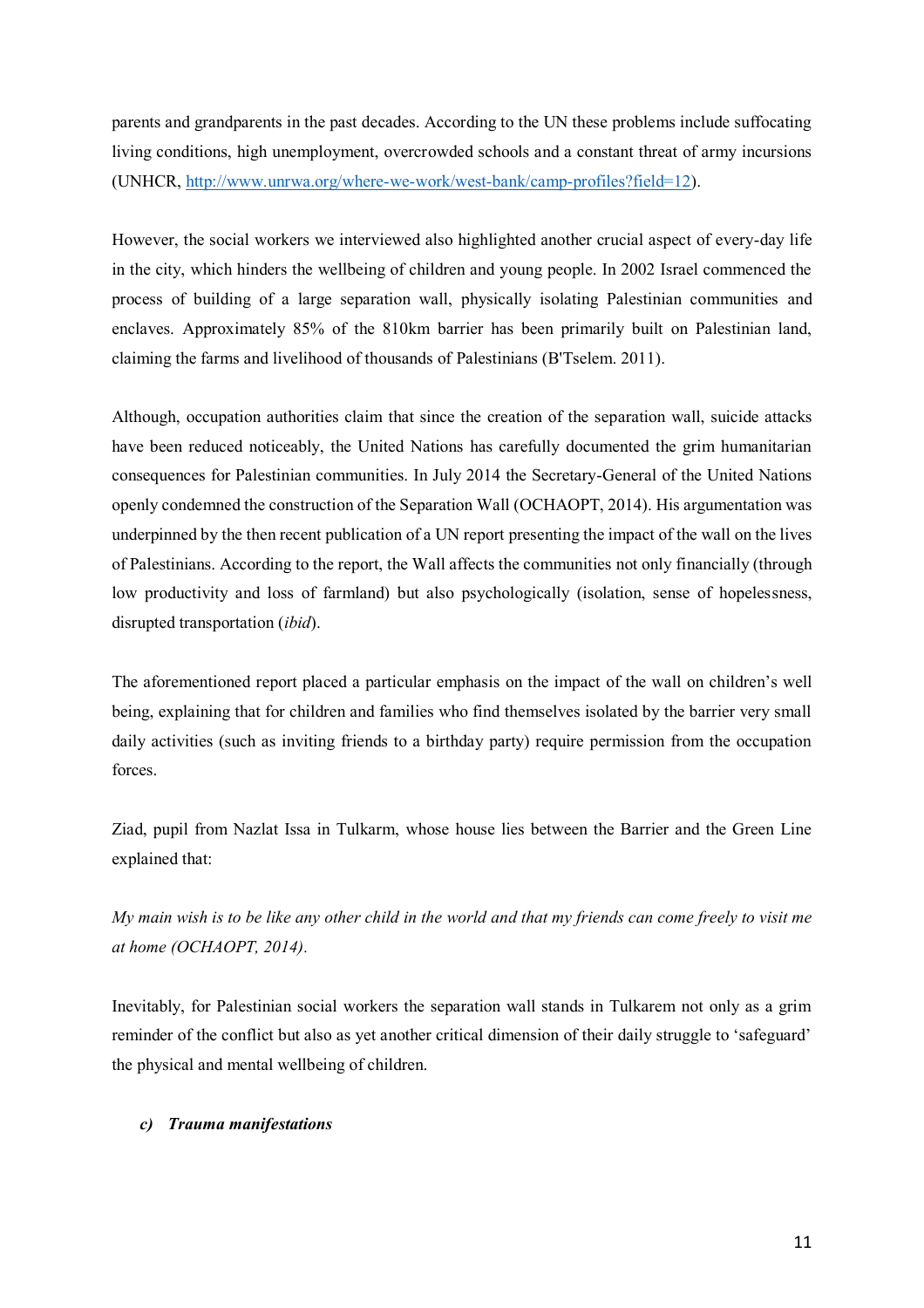Inevitably, the curbing of fundamental liberties experienced by Palestinian children and families is only part of the story. Severe trauma and the impact of occupation on the mental wellbeing of children and young people is an important dimension that only recently has started attracting the attention of researchers (Thabet et al, 2008; Abdeen et al, 2008). In 2009, one of the first reports on "psychiatric disorders" among Palestinian children documented the extraordinarily damaging impact of the occupation on children's mental health (Espie et al, 2009) Depression, fear, anxiety, acute stress and symptoms that are often described as Post Traumatic Stress Disorder were rife among the population of young people investigated in this study (Rabia et al, 2014).

Social workers deal on a daily basis with children who have been affected by their experiences. We were advised of a range of traumatising issues stemming from the occupation. Seemingly these could be categorized as a) specific incidents which had frightened and abused the children and b) the wider non-specific milieu of occupation and fear.

Some of the stories describing trauma manifestations as described by social workers include the case of a boy in Aida camp, whose mother following the violent death of her daughter had developed significant mental health problems and started to dress her son as a girl, causing to display very disturbed behavior; he was spontaneously aggressive and had extreme attention difficulties. Also, social workers from the Holy Child Project in Bet Sahour, described a twelve-year-old girl who had been arrested and after she was released was subject to uncontrollable outbursts, and developed chronic epilepsy. Elsewhere in East Jerusalem we heard about children who had been playing outside and had rushed into the social workers' office to seek safety as they thought that the police had arrived. The social worker reported that the children were terrified and hid under the table. When the social worker checked, she found that it was a tourist in a group who had an olive coloured shirt on and a brown base ball cap. We also attended the Palestinian Arts Centre in Hebron, where much of the art work presented by the 60 children attending, includes representations of violence with images of soldiers tanks planes and guns with dead or bleeding people around.

Social Workers who worked with families in the West Bank suggested that trauma could also refer to physical injuries*.*

*"We are working with one boy who was severely bitten on his head by the soldiers when they arrested him. When he came out of prison he had severe epilepsy. His family struggle to accept him now".* 

D. a social worker who works in a youth project in Jerusalem, identified another dimension of the catastrophic impact of occupation.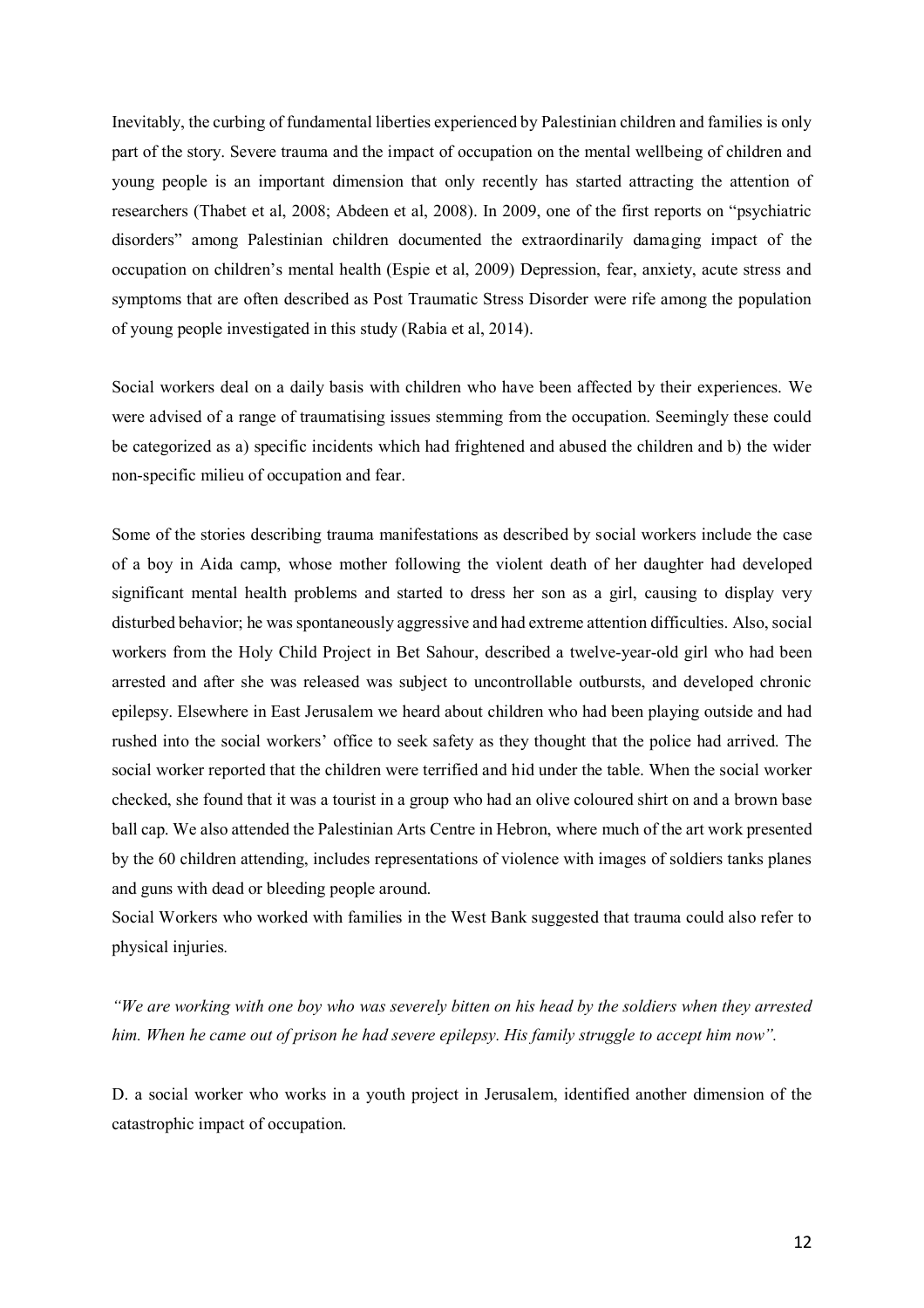*"Heroin is now a big problem for youth in East Jerusalem now. The Israelis are turning a blind eye to dealers. The Israelis say that you can have drugs, like water" Mithral East Jerusalem Youth project*

The definition of trauma among Palestinian children requires some attention. In our interviews it became absolutely clear that excessive stress was the direct result of living a life under military occupation. The characteristics of trauma in this group as described by Palestinian social workers have been documented adequately by relevant clinical investigations (Rabia et al, 2014; Espie et al, 2009; Thabet et al, 2008; Abdeen et al, 2008). However, we would be very cautious with the use of clinical terminology in defining life under occupation, as the risk of pathologising and de-politicizing this experience is high. Although, dealing with the consequences of trauma and trying to relieve the most acute manifestations of it should be seen as imperative, it is our view that what Palestinian children need in the long term is not constant clinical treatment and medication but an end to the damaging consequences of the occupation.

This is exactly the point made by Rabaia et al (2014) after they examined much of the available literature focusing on trauma among Palestinian children.

*Psychosocial project assessment frameworks are generally derived from biomedical and individualistic models utilizing 'objective' indicators of psychosocial health — often developed elsewhere — which may or may not be relevant and appropriate for culture and context. The assessment is based on the historical, sociopolitical and economic context are often neglected.*

### Grassroots social work; making sense of the politics and ethics of resistance

A direct impact of the occupation on social work as presented in previous sections is the importance of the shared experience by practitioners and 'service users' alike. This experience, contributing to the professional identity, cannot be seen independently of the harsh political realities experienced by Palestinian social workers and the people of the West Bank as a whole. Key in this analysis is the fact that social workers need to be seen as part of the historical and political processes of their occupied country and not in isolation. Therefore, it is important to avoid constructing vaguely defined and 'normalized' professional identities. Instead, it is important to appreciate that much of the experiences of social workers in Palestine are not fundamentally dissimilar to this of "service users" as it happens in Anglo-American social work where cultural, social and class boundaries perpetuate very different realities and routines between the two groups.

Social workers in Palestine do not consider themselves as heroes, freedom fighters or any kind of professional elite. In fact, often in our conversations we listened to them describing how they strived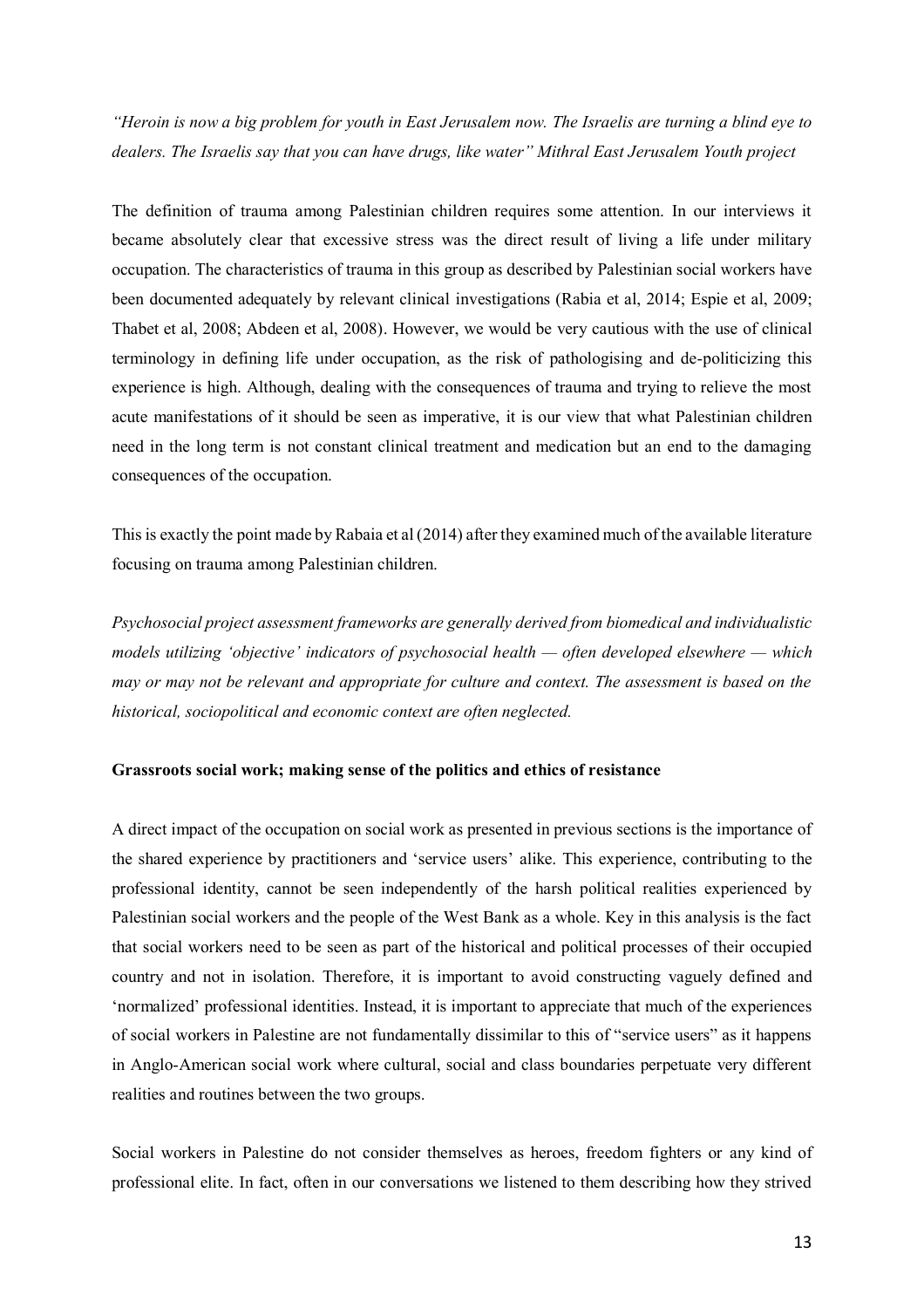for the creation of 'stable and ordinary' conditions in their work. It does not take long to realize that what they were describing was a struggle to create a much needed sense of security amid a very threatening and volatile environment. Therefore, it would be inaccurate and possibly unfair to attempt a romanticisation or idealization of Palestinian social work as an inherently progressive profession – away from its own contradictions.

Nevertheless, it has been very clear to us that the extraordinary political and social context, within which Palestinian social workers operate, has provided fertile soil for the development of an extremely rich and genuinely grassroots social work practice, even when it is not recognized as such. In fact, if we scratch the surface of a rather artificial and 'deficit oriented' social work normativity that informs much of the jargon that social workers use, one would witness enormously creative, politically committed and truly resourceful social work practice.

Lavalette & Ioakimidis (2011) have described aspects of this grassroots and holistic practice as popular social work and we believe that much of what we witnessed in Palestine resonates with this concept of social work. Jones and Lavalette (2013) defined some of the key characteristics of popular social work as follows:

*a) It is not about policing the poor and troubled;*

*b) Its interventions are not based on a view of the client populations as being a priori pathological and inferior.*

*c) It does not crudely ignore the material context of poverty, which is at the root of so many problems.*

Although their work on popular social work has focused on organic community projects relying on volunteers and practitioners who would not necessarily refer to themselves as social workers, we believe that the above key characteristics can easily be extended to the practice of qualified Palestinian practitioners. In our interviews we focused on practitioners who would recognize themselves as 'qualified social workers'. Yet there was plenty of evidence that even within this context the basic characteristics of popular social work held firm.

No group of Palestinians who live in the West Bank can escape from the consequences of the occupation no matter how 'privileged' they might be. It is true that severe poverty and crowded living conditions experienced in the refugee camps exacerbate the situation for those living in these areas. However, life under occupation means that the Palestinian people *in their totality* are exposed to sever restrictions in movement/transportation, violations of fundamental human rights, exposure to irregular IDF violence and a pervasive sense of insecurity. Such universality of the occupation experience means that Palestinian practitioners demonstrate a very strong sense of empathy and genuine solidarity towards the most vulnerable members of the community. We have never in our interviews and observations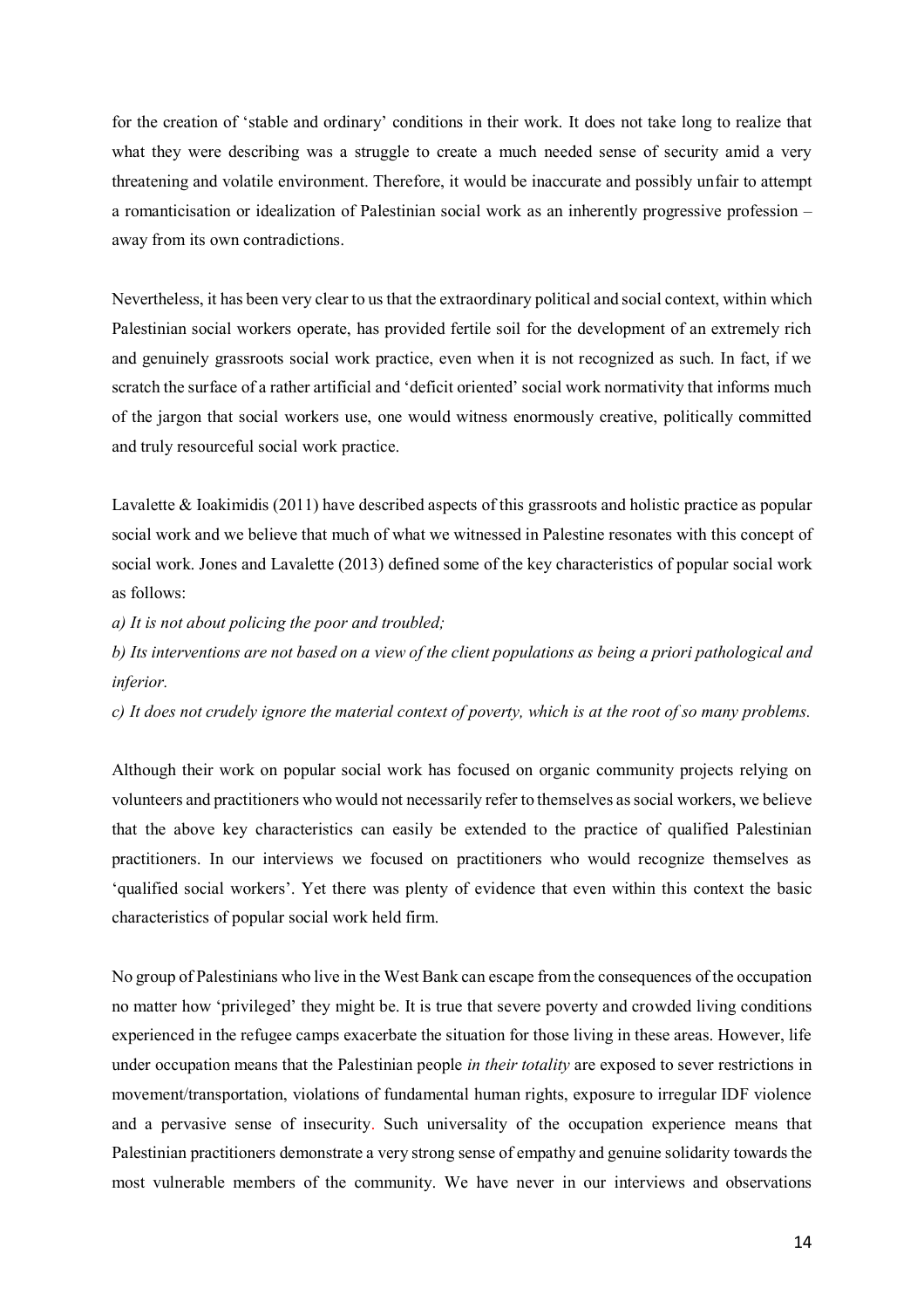witnessed a social worker who would adopt an approach that pathologizes or demonizes individuals for the trauma experiences. Always, trauma has been described, analyzed and addressed in the context of collective and historical suffering of the Palestinian people

M. from Bethlehem explained how and why she shares experiences very similar to those of the service users

*"I have been in the Israeli prison for a year, when I was a teenager. My brother will be released next week after 14 years under the peace process"* 

Also, I. from East Jerusalem told us that

*" When I was 14 years old the Israelis arrested me. They tied me up in a stress position and I was held like that for a week with no food or water, to see if I would crack. I was prepared for this in my own mind so they gave up. This happens to children all the time"*

It is exactly this strong connection between social workers and their communities that has inspired many of them to 'unpack' resourcefulness and creativity in order to develop appropriate practice and in spite of the extraordinary shortages of funding, equipment and professional space. Interestingly enough there is a noticeable and stark contrast between the rigidity of social work theories and methods taught through the curricula we reviewed (most of the imported by the West) and the frontline practice we witnessed. What characterizes the practice and ideas of social workers we interviewed is a genuine commitment to non-stigmatizing and creative social work. The use of traditional dancing, community work, arts and sports in dealing with the impact of trauma is much more extensive than we have seen in many European countries.

Social Worker B, who works in a small Children's Center referred to the practitioners work in dealing with pervasive traumatic impact of the occupation:

*We try and give them a good and safe experience. We hope to remove the trauma from their minds but we see it come out in their play and their writing and drawing.* 

*We help the children and families to find a safe healthy place by giving them a good environment and helping them to use their imagination positively. We ask people to imagine a little box in which they can put precious things thoughts feelings into where they will be safe in their minds*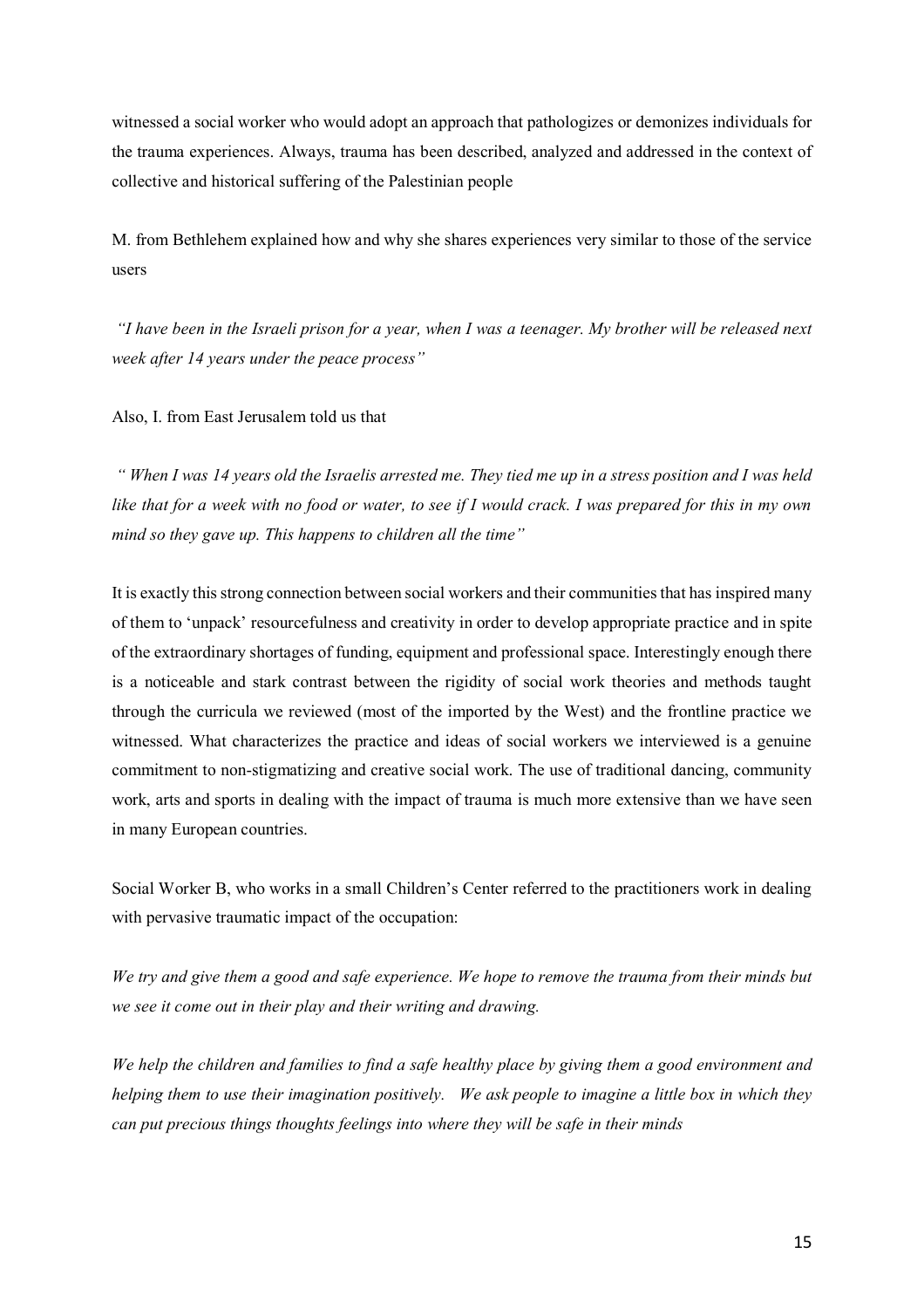When we viewed the children's art work at PCAC there was much imagery of soldiers, helicopters, tanks and guns. They displayed high levels of violence in their play, often injuring each other and picking on perceived vulnerabilities of others. Social workers saw it as part of their role to address this trauma and through positive group activity, help the children to experience more positive ways of playing and being creative. We encountered social workers who variously and innovatively used writing, drama, art, puppetry, dance and music, to provide children with the opportunity to express themselves creatively and make sense of their emotions. The Al Doha Centre, in Deisha refugee camp, sought to use traditional dance and music particularly the dancing of the Dabka, as well as cooking and drama, to help to create a positive image of Palestinian identity. Social workers felt that it was important that children could be helped to create an identity, which was not defined by abuse and oppression, but on the contrary celebrate their traditions and collective experience as a source of pride and confidence.

A fundamental characteristic of social work practice in Palestine –as viewed and described by social work practitioners themselves- is this of active political engagement with the 'Palestinian cause'. As they explained to us the effects of the occupation permeate through every aspect of life in the West Bank. Therefore, they recognize that dealing with the impact of occupation on a micro and mezzo levels is of the utmost importance. Trauma needs to be treated, depression requires attention, poverty has to be addressed, children at risk have to be safeguarded and cared for. However, it is the overall political action and support of the collective struggle for self-determination that ultimately define the macrolevel of social work practice in the West Bank.

M. from East Jerusalem gave us a very interesting example

*"Sometimes the soldiers come in to school and tell me to close early and send the children home. There was a family who lived next to the school whose house was demolished earlier in the year and the children have to pass this every day. Sometimes the settlers break into the school in the night and slash the tyres for the van. I am working with a group of 14-17 year olds. We have some cameras and they are doing a project, recording what is happening to our community"* 

The appreciation of the political character of social work interventions in Palestine provides critical space for the creation of professional ethics very different to western deontological approaches based on Kantian categorical imperatives. Several times through our interviews we attempted to explore the question of 'violent resistant' as a potential ethical dilemma for social workers. Nevertheless, it became clear, even at the early stages of our research, that our questions bewildered our interviewees. Kantian and utilitarian moral codes seemed irrelevant to the Palestinian social work context. A strong sense of communitarian ethics meant that the universality of the occupation's experience could not be separated from the personal and professional experience. Social workers did not consider the question of variable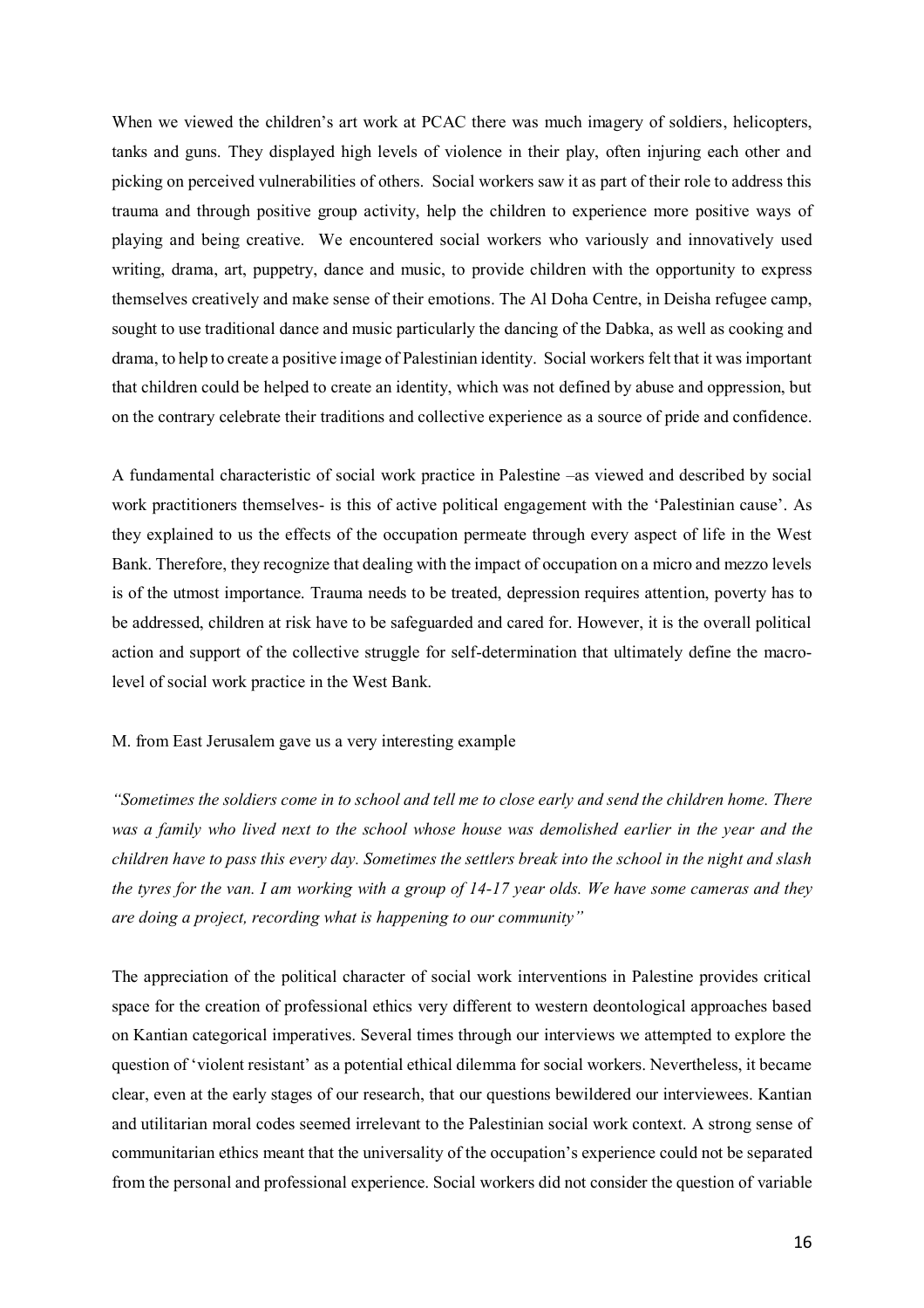means of resistance (violent or 'passive') as an ethical or professional dilemma. They were of the view that the Palestinian people as a whole had both a duty and a right to resist and the selection means of resistance was not a matter exclusively related to individual choice but it was linked to the overall political circumstances and conjuncture. Nearly all practitioners and policy makers we interviewed had direct and personal experiences from detention, imprisonment and harassment by the IDF. The cruelty of the occupation and active resistance to it were seen as integral and indivisible parts of their professional and personal experience by Palestinian Social Workers. However, the complexity of ethical dilemmas present in a context where violence begets violence, raises the critical question "where is the limit of this violent resistance and what are the true implications of such practice?".

#### Some concluding remarks

In this article, we attempted an exploration of social work practice in Palestine as defined and experienced by Palestinian children and family practitioners. Our research approach included a series of visits and interviews with Palestinian social workers living and working in East Jerusalem and cities of the West Bank. In our discussion with them we recognized aspects of social work practice that bear similarities with our own social work practice in the UK; a hope for a strong professional voice, demands for better working conditions and expectations for meaningful supervision and professional development are only some of the aspects of social work we would feel familiar with.

However, the pervasive nature of occupation and its ever-present impact at all levels of life in Palestine, has created rather unique social work responses. In Palestine, all families are exposed to and experience fear, traumatic experiences, and discrimination through the incursion of military occupation in their daily lives. Such traumas overwhelmingly manifest themselves and are observable through the daily experience of social work practice. Arguably the prime function of social work 'to protect from harm and grow resilience in individuals, families and communities' is explicitly revealed through the observations of the daily activity of social workers, who practice in a society under extreme duress*.* Van der Kolk (2001) argues that the presence of support is intimately associated to the individual's ability to overcome the effects of trauma. The collective and creative nature of Palestinian social work practice, through seeking to provide effective support, is an effective means of sustaining resilience to ongoing abuse and trauma which the occupation creates.

In essence, Palestinian social work, despite its heavy reliance on international aid, is little known to practitioners and scholars outside the country. It is our conviction that a deeper and more methodic exploration of Palestinian social work would significantly enrich the profession's knowledge-base internationally. However, we believe that this transfer of knowledge should be mutual and therefore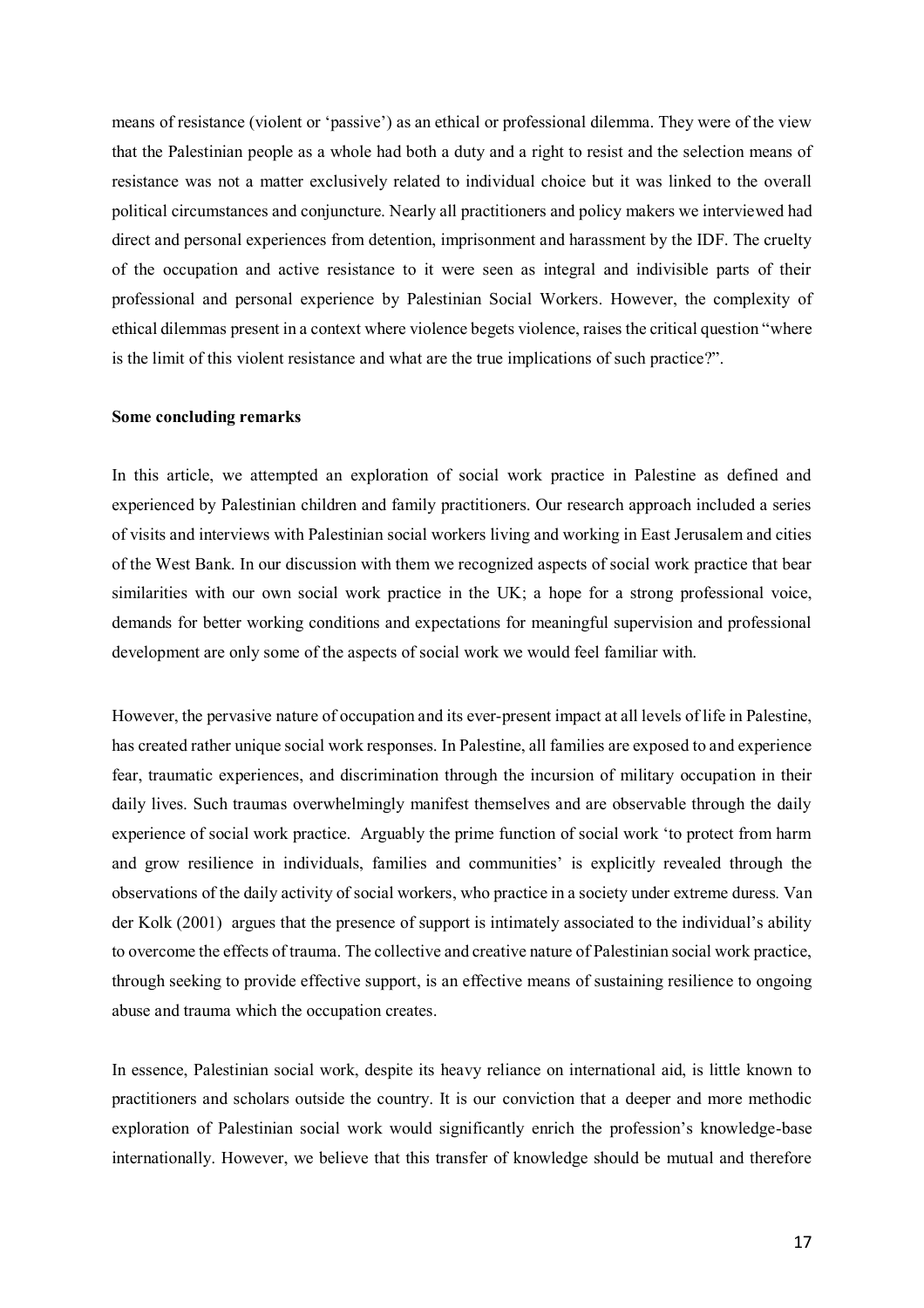international social work organisations should enhance and extend their support towards Palestinian practitioners on the basis of genuine internationalism. The Global Agenda for Social Work and Social Development (IFSW, ICSW and IASSW, 2012), provides us with a great opportunity for such exchange of knowledge and support.

# Bibliography

Abu Ras and Faraz, Z (2013) "The role of the political conflict in shaping social services: Palestine" in Soliman, M Social Work in the Middle East, Routledge

Abdeen Z, Qaswari R, Nabil S, Shaheen M.(2008) Psychological reactions to Israeli occupation: Findings from the national study of school-based screening in Palestine. International Journal of Behavioral Development.32:290–297.

Abu-Ras, W. & Faraj, Z. (2013). Social Work and Mental Health in Palestine: Services to the Refugee Population. In Soliman, Hussien (Eds.). *Social Work in the Middle East.* (pp. (pp.51-80). Abingdon, Oxon, UK.: Routledge.

Bryman A, (2012), Social Research methods, Oxford University Press, Oxford

B'Tselem (2011), The Separation Barrier, [http://www.btselem.org/separation\\_barrier](http://www.btselem.org/separation_barrier)

DCI, (2014), 'How was 2014 for Palestinian Children?', [http://www.dci-palestine.org/documents/how](http://www.dci-palestine.org/documents/how-was-2014-palestinian-children)[was-2014-palestinian-children](http://www.dci-palestine.org/documents/how-was-2014-palestinian-children)

Espie, E., Gaboulaud, V., Baubet, T. et al (2009) Trauma-related psychological disorders among Palestinian children and adults in Gaza and West Bank, 2005-2008. *International Journal of Mental Health Systems* 3:21.

Folgheraiter, F and Raineri, M (2012) *A critical analysis of the social work definition according to the relational paradigm*, International Social Work 55: 473-487

Henrickson, M, (2011), *An Asia-Pacific response to the discussions on social work definition*, keynote presentation at the International Symposium International Definition of Social Work Review – A voice from Asia and the Pacific – 16 July,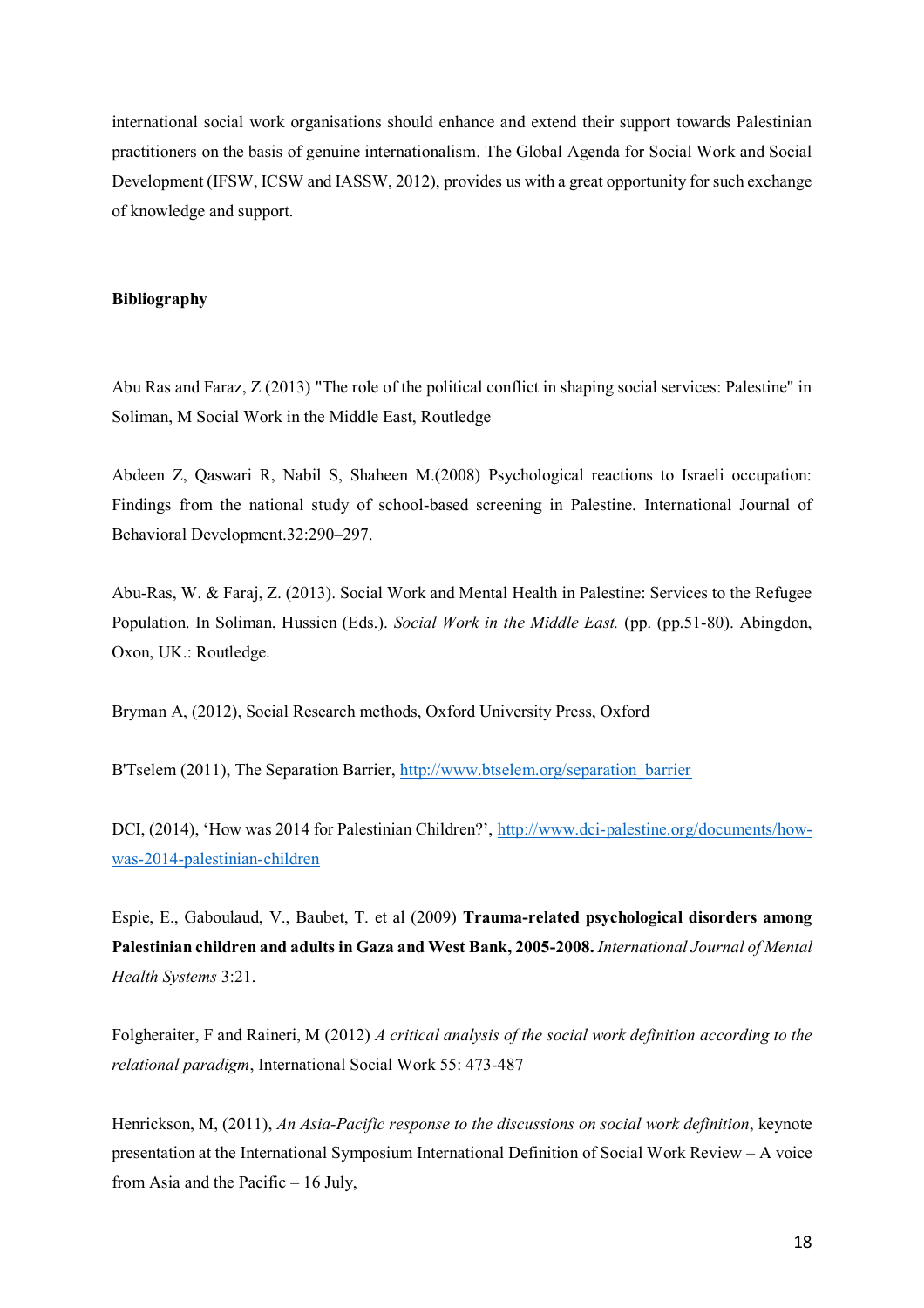Waseda University, Tokyo, Japan

Jones, C. and Lavalette, M. (2011) *Voices from the West Bank*, Bookmarks, London.

Jones, C. and Lavalette, M (2013) The two souls of social work: exploring the roots of 'popular social work*' Critical and Radical Social Work Journal 1(2),* 47-165

IASSW, (2014) "IASSW Statement on Palestine", Approved by the IASSW Board of Director's', July 12, 2014, Melbourne, Australia, [http://www.iassw](http://www.iassw-aiets.org/uploads/file/20140726_IASSW%20statement%20on%20Palestine%20(approved%20by%20IASSW%20Board)%20.pdf)[aiets.org/uploads/file/20140726\\_IASSW%20statement%20on%20Palestine%20\(approved%20by%20](http://www.iassw-aiets.org/uploads/file/20140726_IASSW%20statement%20on%20Palestine%20(approved%20by%20IASSW%20Board)%20.pdf) [IASSW%20Board\)%20.pdf](http://www.iassw-aiets.org/uploads/file/20140726_IASSW%20statement%20on%20Palestine%20(approved%20by%20IASSW%20Board)%20.pdf)

IFSW, (2014), "Social Work for Peace and Self-determination in Palestine and Israel" <http://ifsw.org/news/social-work-for-peace-and-self-determination-in-palestine-and-israel/>

IFSW, ICSW and IASSW, (2012) The Global Agenda for Social Work and Social Development <http://ifsw.org/get-involved/agenda-for-social-work>

Ioakimidis, V. (2013). *Beyond the dichotomies of cultural and political relativism: arguing the case for a social justice based 'global social work' definition*. Critical and Radical Social Work *1(*2): 183-199.

Lavalette, M. & **Ioakimidis, V.** (2011). International social work or social work internationalism?: [Radical social work in global perspective.](https://www.dur.ac.uk/sass/staff/profile/?mode=pdetail&id=10576&sid=10576&pdetail=79140) In Radical Social Work today. Lavalette, M. Bristol: Policy Press. 135-151.

Lavalette M and Ioakimidis V (2011), *Social Work in Extremis, Lessons for Social Work Internationally*, Policy Press, Bristol. (edited)

[Lindsay, Jane,](http://eprints.kingston.ac.uk/view/creators/3283.html) Faraj, Ziad and Baidoun, Naimeh (2007) [The emergence of social work in Palestine:](http://eprints.kingston.ac.uk/15398/)  developing social [work in a situation of political conflict and nation building.](http://eprints.kingston.ac.uk/15398/) In: Lavalette, Michael and Ferguson, Iain, (eds.) International social work and the radical tradition. Birmingham, U.K. : Venture Press

Mandy Turner (2009) "The Power of 'Shock and Awe': the Palestinian Authority and the Road to Reform", *International Peacekeeping,* Vol.16, No.4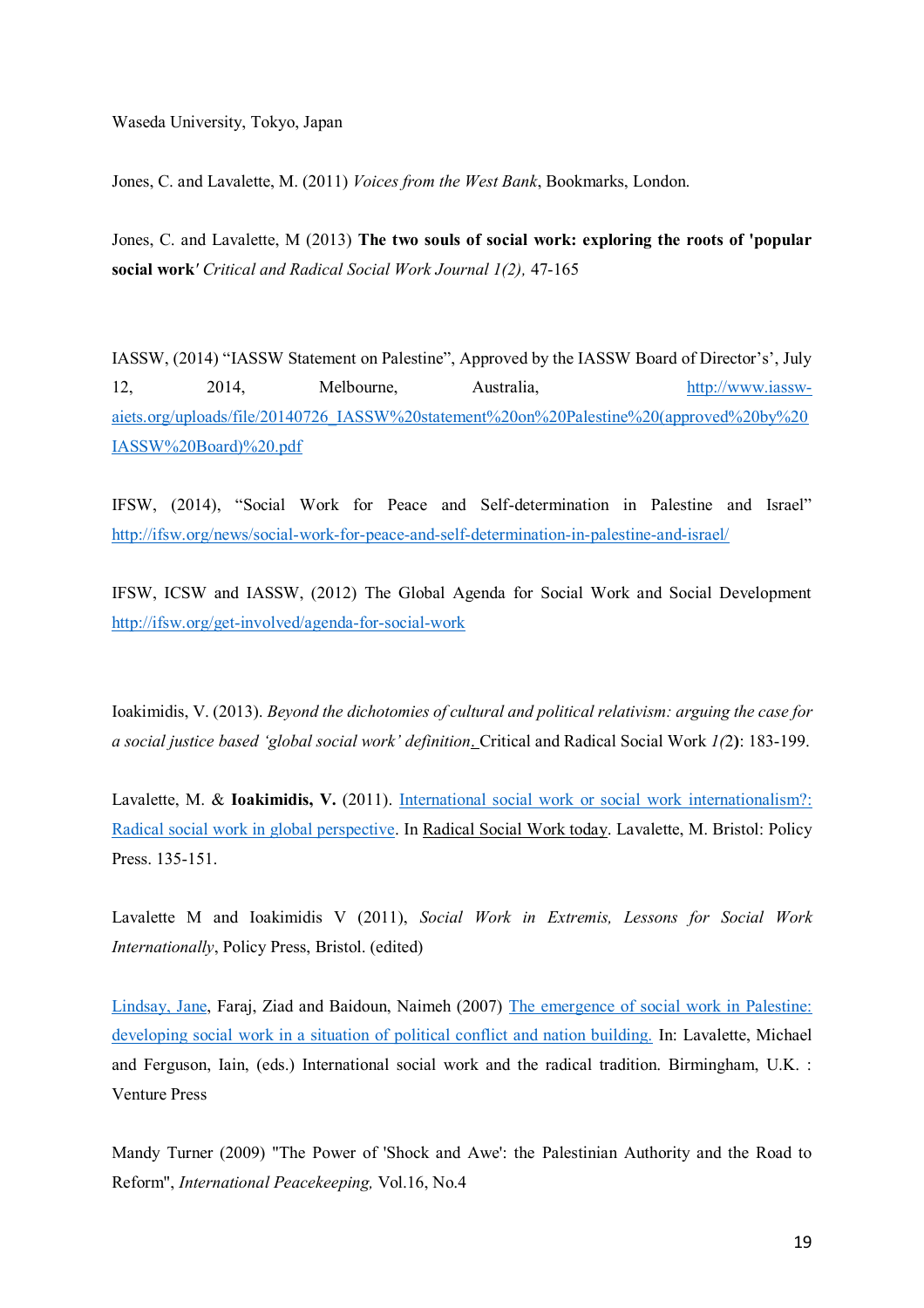OCHAOPT (2014) 10 Years since the international court of justice (icj) advisory opinion, East Jerusalem, UN

[http://www.ochaopt.org/documents/ocha\\_opt\\_10\\_years\\_barrier\\_report\\_english.pdf](http://www.ochaopt.org/documents/ocha_opt_10_years_barrier_report_english.pdf)

Pappe, I (2006) *[The Ethnic Cleansing of Palestine](http://en.wikipedia.org/wiki/The_Ethnic_Cleansing_of_Palestine)*, London and New York: Oneworld

PUSWP, Strategic Plan, 2004-2009, Ramallah.

Rabia Y. Saleh M. Giacaman R (2014) *Sick or Sad supporting Palestinian Children living in Conditions of Chronic Political Violence* Children and Society, 28(3) 172–181

Ramon, S., Campbell, J, Lindsay, J, McCrystal, P. and Baidoun, N (2006) The Impact of Political Conflict on Social Work: Experiences from Northern Ireland, Israel and Palestine British Journal of Social Work (April 2006) 36(3): 435-450

Ramsay, R (2003) *Transforming the Working Definition of Social Work into the 21st Century*, Research on Social Work Practice, 13(3) 324-338

Reuters, (2012), "Palestinians slipping deeper into poverty: U.N" <http://www.reuters.com/article/2012/09/05/us-palestine-economy-idUSBRE88411M20120905>

Shaw, I. and Holland, S. (2014) *Doing Qualitative Research in Social Work*. London: Sage Publication.

Thabet, A., Abu Tawahina, A., El Sarraj, E., & Vostanis, P. (2008). Exposure to war trauma and PTSD among parents and children in the Gaza Strip. European Child and Adolescent Psychiatry; 17, 191-199

Truell R, (2014) "A Bullet Through the Heart of a Social Worker", [http://ifsw.org/news/a-bullet](http://ifsw.org/news/a-bullet-through-the-heart-of-a-social-worker/)[through-the-heart-of-a-social-worker/](http://ifsw.org/news/a-bullet-through-the-heart-of-a-social-worker/)

UNHCR, Where we work; Tulkarem [http://www.unrwa.org/where-we-work/west-bank/camp](http://www.unrwa.org/where-we-work/west-bank/camp-profiles?field=12)[profiles?field=12](http://www.unrwa.org/where-we-work/west-bank/camp-profiles?field=12)

UN OCHA (2012), The Humanitarian Impact of Israeli Settlement Policies", January 2012.